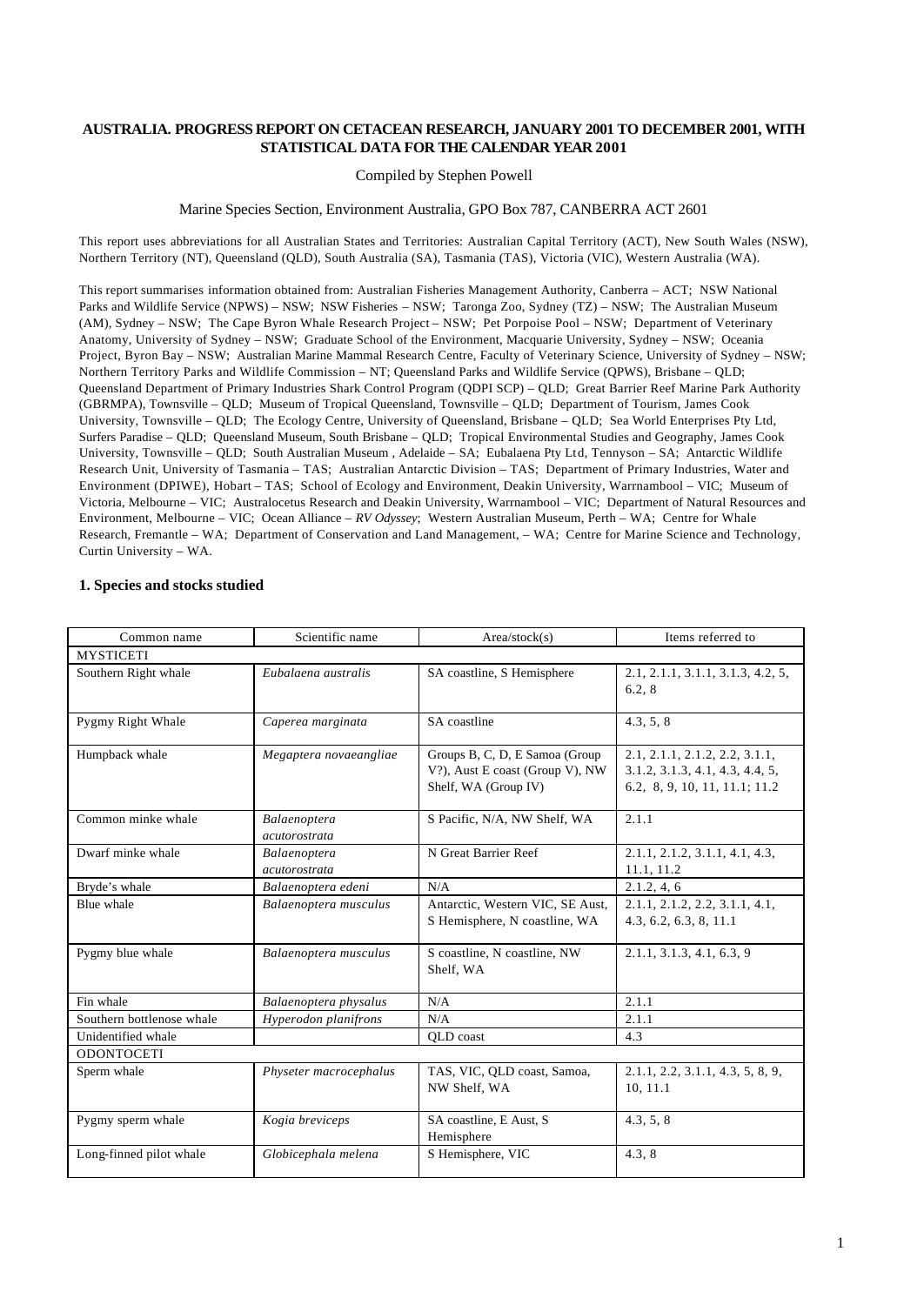| Pilot Whale                        | Globicephala sp         | SA coastline                             | 4.3, 5, 8                                        |
|------------------------------------|-------------------------|------------------------------------------|--------------------------------------------------|
| Southern bottlenose whale          | Hyperodon planifrons    | N/A                                      | 2.1.1                                            |
| Killer whale                       | Orcinus orca            | Antarctic, VIC, QLD coast                | 2.1.1, 4.3, 8, 11.1                              |
| False killer whale                 | Pseudorca crassidens    | SE Aust, QLD coast, Samoa                | 2.1.1, 2.1.2, 2.2, 4.3, 6.2                      |
| Pilot whale                        | Globicephala sp.        | N/A                                      | 2.1.1                                            |
| Melon-headed whale                 | Peponocephala electra   | S Hemisphere                             | 6.2                                              |
| Arnoux's beaked whale              | Berardius arnuxii       | N/A                                      | 2.1.1                                            |
| Blainsville's beaked whale         | Mesoplodon densirostris | S Hemisphere                             | 4.3.8                                            |
| Hector's beaked whale              | Mesoplodon hectori      | N/A                                      | 4.3, 8                                           |
| Gray's beaked whale                | Mesoplodon gravi        | N/A                                      | 8                                                |
| Beaked whale                       | Mesoplodon sp           | SA coastline, N/A                        | 4.3, 5, 8                                        |
| Indo-Pacific humpback dolphin      | Sousa chinensis         | QLD coast, N coastline                   | 2.1.1, 2.1.2, 3.1.1, 4.1, 4.3,<br>7.1, 7.2, 11.1 |
| Bottlenose dolphin                 | Tursiops truncatus      | SA coastline, QLD coast, Aust            | 2.1.1, 4.2, 4.3, 5, 7.1, 8, 11.1                 |
| Indian Ocean bottlenose<br>dolphin | Tursiops aduncus        | QLD coast, N/A                           | 2.1.1, 3.1.2, 4, 7.1, 8, 11.1                    |
| Bottlenose dolphin sp              | Tursiops sp.            | QLD coast                                | 4.3, 7.1                                         |
| Striped dolphin                    | Stenella coeruleoalba   | N/A                                      | 8                                                |
| Spinner dolphin                    | Stenella coeruleoalba   | E Aust, Aust, Samoa, WA                  | 2.1.1, 2.1.2, 2.2, 4.3, 8                        |
| Long-snouted spinner dolphin       | Stenella longirostris   | OLD coast                                | 7.1                                              |
| Common dolphin                     | Delphinus delphis       | SA coastline, SE Aust, N/A, QLD<br>coast | 2.1.1, 4.2, 4.3, 5, 7.1, 8                       |
| Irrawaddy dolphin                  | Orcaella brevirostris   | QLD coast, Irrawaddy River               | 2.1.1, 3.1.1, 4.3, 7.1, 11.1                     |
| Hourglass dolphin                  | Lagenorhynchus cruciger | N/A                                      | 2.1.1                                            |
| Unidentified dolphin               | Delphinidae             | SA coastline, VIC, QLD coast             | 2.1.2, 4.2, 4.3, 8                               |
| Unidentified cetacean              | Cetacea Fam Gen sp      | South Australian coastline               | 8                                                |

## **2. Sightings data**

*2.1 Field work* **2.1.1 SYSTEMATIC**

## Southern Ocean – various cetaceans

The Southern Ocean Cetacean Ecosystem Program (SOCEP) conducted an Antarctic voyage, combining a cetacean visual survey with the collection of biopsy samples, on board the Australian Antarctic research vessel *Aurora Australis* during January and February 2001. This was in collaboration with a fine-scale krill survey and oceanographic research. Environment Australia provided funds and holds the voyage report. D. Thiele holds all original data.

On Voyage 6, 224 cetacean sightings were made, of a total of 660 animals. Fourteen species of cetacean were seen (8 odontocete and 6 mysticete). Humpback whales were the most numerous baleen whale encountered on the voyage, both in number of sightings (n=68) and total number of animals counted (n=150). Killer whales (13 sightings  $/ 123$ individuals) and Pilot whales (5 sightings / 150 individuals) were the most numerous odontocete, while Sperm whales were sighted most often (21/22). Other species were: Arnoux's beaked whale (2/3), Blue whale (1/3), Bottlenose dolphin (1/9), Common dolphin (1/15), Fin whale (2/13), Hourglass dolphin (3/34), Minke whale (52/64), S. Bottlenose whale  $(8/14)$ , Sei whale  $(2/2)$ , S. Right whale  $(2/5)$ . There were also 41 groups of unidentified cetaceans (53 animals in total).

The *RSV Aurora Australis* departed Hobart, TAS on 1 January 2001 on a course for Cape Darnley, Antarctica. From 1-9 January, when the ship reached 60°S, researchers made 20 cetacean sightings. Twelve of these occurred on 9 January, when 36 whales were counted (Minke, Fin, Humpback, and Arnoux's beaked whales). From 60°S to the beginning of the KACTAS grid, 10-14 January, 32 sightings were made. One of these was a group of 60 Long-finned pilot whales, while the others included Minke, Humpback, and Sperm whales totalling 52 individuals.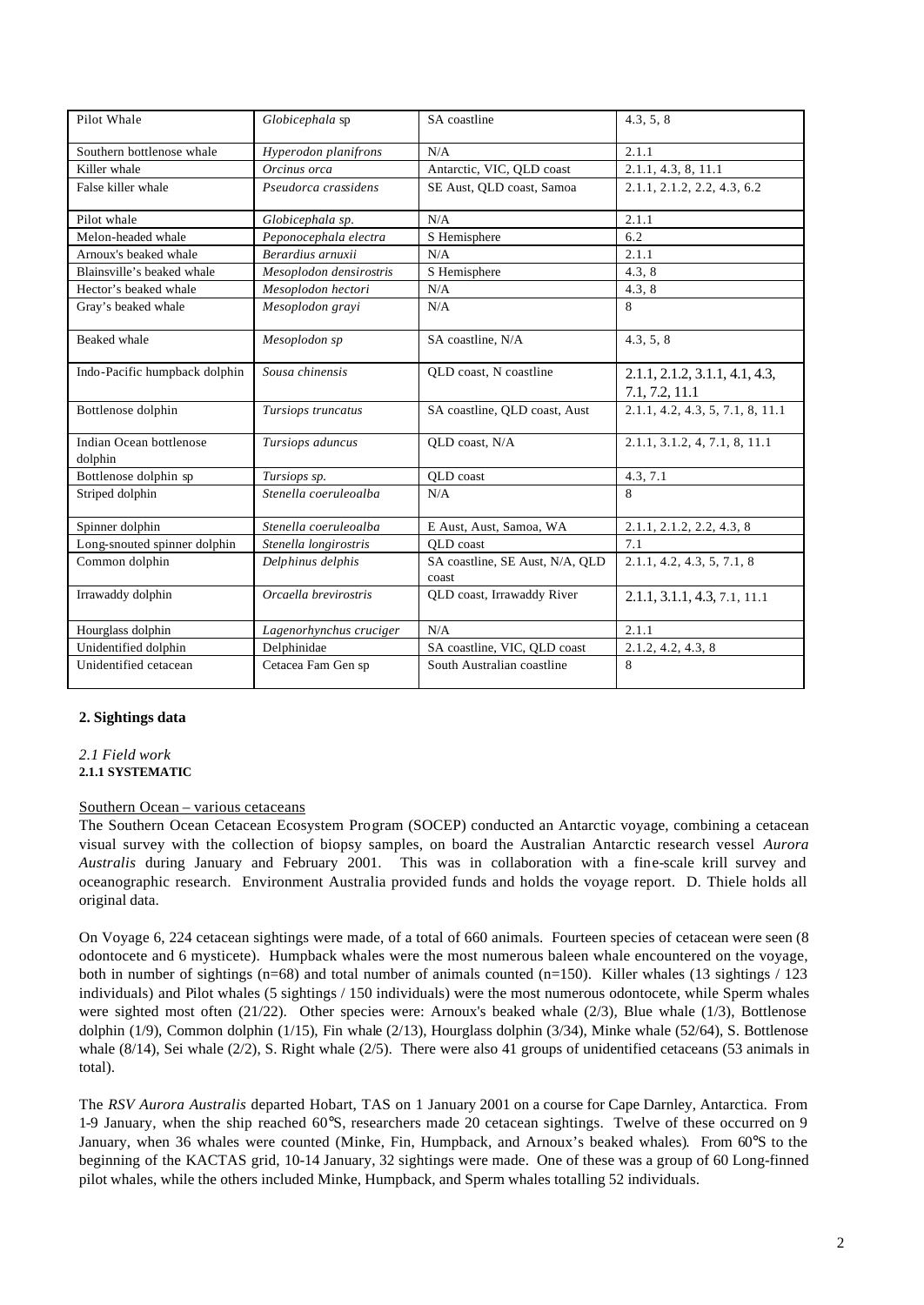There were two areas of special interest from the voyage: the KACTAS grid near the Mawson coast (15-23 January), and the transit east to Casey (26 January - 1 February). In the grid, 38 sightings (64 individuals) were made of 7 species (Arnoux's beaked, Blue, Fin, Humpback, Minke, Southern bottlenose, and Sperm whale). There was no obvious correlation between whale sightings and bathymetry or krill aggregations (personal communication/ observations). However, these data will be used in further analyses to determine the demography, or critical habitat (biotic and abiotic features) for cetaceans around Antarctica. On the transit east to Casey (26 January – 1 February), while the vessel maintained a course at or near the ice edge, 62 sightings of 138 individuals were made: Humpback (27 sightings/53 whales), Minke, Killer (5/52), Sperm and Southern bottlenose whales. Of particular note was that from 29- 30 January, 20 observers logged sightings of 39 Humpback whales. Skin and blubber biopsy samples were taken from three Humpback whales.

The next leg of the voyage was from Casey, with krill acoustic work along the way, to the Amery Ice Shelf for the AMISOR work (2-12 February). On the way to the Amery, 32 sightings of 82 whales were logged. Minke whales were the most frequently sighted (n=13). Humpback (n=6), Killer (n=5), Southern bottlenose (n=5), Sei and Sperm whales were also seen. During this route, the ship spent more time within pack ice than on the previous parts of the voyage, and thus there was a subsequent increase in both Minke and Killer whale sightings.

The AMISOR work, transiting the face of the Amery Ice Shelf, with CTD and mooring deployment stations, lasted from 13-20 February. The only confirmed sightings made during this time were of Minke (5/6), Killer (2/24) and Sei (1/1) whales. This area contained no pack ice, and was virtually open water, save the numerous icebergs from the Shelf. The route from the Amery to Davis (21-25 February) took the ship northwest towards Cape Darnley / Higg's Hill, through rough weather. The only confirmed species seen were two Minke whales.

The *Aurora Australis* departed Davis Base on 26 February. On the eve of departure, a single sighting of 7 Killer whales was made in pack ice, before the weather turned rough and hindered observations except for 2 and 3 February. In this short period of time, while the ship was between 62 and 60°S, there were 25 sightings. Humpback whales were the most common sighting  $(11/22)$ . Three sightings of Pilot whales (n=85) were made, as were 3 sightings of 3 Sperm Whales, and 2 sightings of 21 Hourglass Dolphins. Most noteworthy were 2 sightings made of 5 Southern Right Whales near 60 and 62°S. Southern Right whales have not been sighted frequently in the past in this area, and photoidentification pictures were taken of the callosity pattern on the heads of 3 of the whales.

## Cape Byron, NSW – Humpback whale

Under NPWS Licence and Environment Australia permit, the Cape Byron Whale Research Project continued during 2001. This study of the migration patterns, distribution, abundance and behaviour of Humpback whales was undertaken from and off Cape Byron, northern NSW. There are three aspects to the research project:

- 1. Land based survey using a theodolite interfaced with a lap top computer to position and track whales as they migrate past the coast;
- 2. Photo-identification from a small vessel to identify individual animals from fluke and lateral body colouration patterns and markings (and the opportunistic collection of skin samples from sloughed skin for DNA analysis);
- 3. Acoustic monitoring of whales passing Cape Byron.

The bulk of the research project was conducted between 23 June and 8 July 2002. This coincides with the timing of the peak recorded catch by the Byron Bay whaling station, which closed in 1962.

| wullliul 1 |          |        |          |         |           |          |              |           |  |
|------------|----------|--------|----------|---------|-----------|----------|--------------|-----------|--|
| Survey     | $#$ Pods | #      | # Adults | # SubAd | $#$ Calfs | # Unkown | Skin samples | pod<br>Av |  |
| hours      |          | Whales |          |         |           |          | (sloughed)   | size      |  |
| 106.44     | 72<br>∠  | 154    | 101      | 48      |           |          | 145          | 2.14      |  |
|            |          |        |          |         |           |          |              |           |  |

Summary results for the 14 days on the water in  $2001$ .

| Summary results for 16 days of land-based data collection in 2001: |                     |     |          |      |               |                                               |  |  |  |
|--------------------------------------------------------------------|---------------------|-----|----------|------|---------------|-----------------------------------------------|--|--|--|
| Date                                                               | Survey hours # Pods |     | # Whales |      | off shore (M) | Av Pod Size   Av Distance   Av pod speed (Kn) |  |  |  |
| 23 June $-8$   141:10<br>July 2001                                 |                     | 344 | 573      | 1.67 | 4172.73       | 3.33                                          |  |  |  |

### Summary results for 16 days of land-based data collection in 2001: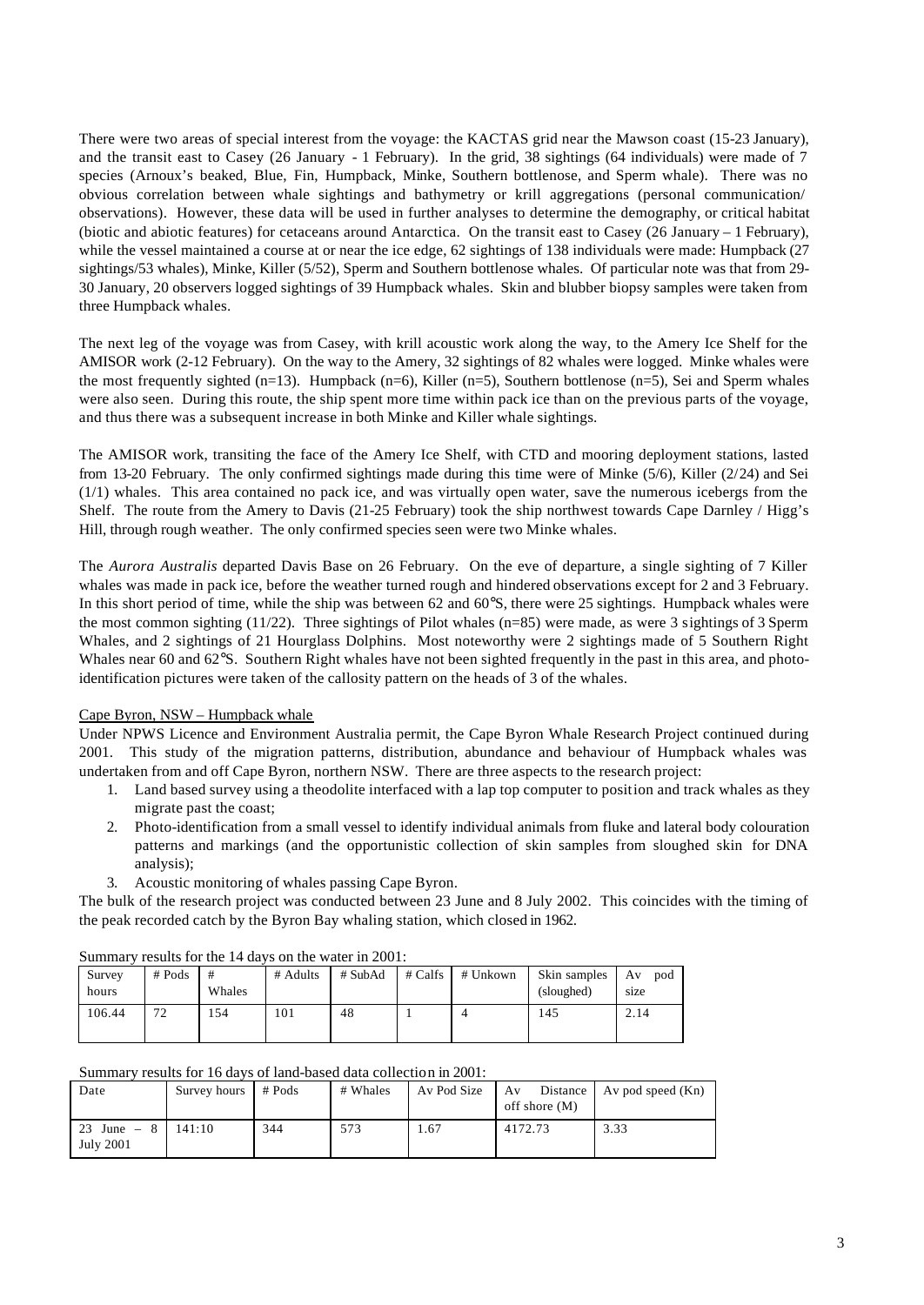The research group is in the process of selecting and analysing Humpback identification photographs, to compare with previous years. A full assessment and record of life histories of the known animals is still under way. An Honours student at Southern Cross University is currently scanning all photo identification images and compiling a digital catalogue to allow easier analysis of images. A full analysis will be completed by December 2002.

SCCWR conducted acoustic recordings of Humpbacks off Cape Byron, NSW at the same time, as part of its long-term study of Humpback acoustics.

## Port Stephens, NSW – Bottlenose dolphin

A research project on the impacts of vessels on Bottlenose dolphins, with the collaboration of the NSW National Parks and Wildlife Service and Macquarie University, continued in 2001. Since 1999, the project has involved:

- Collecting baseline scientific data on cetaceans in and around Port Stephens;
- Assessing the impacts of commercial and recreational vessels on cetaceans in and around Port Stephens;
- Photo-identification to identify individual animals using fluke and lateral body coloration and markings.

## Jervis Bay and Port Stephens, NSW – Bottlenose dolphin

A PhD student from Macquarie University continued a research project on the social structure and dynamics of Bottlenose dolphins in Jervis Bay and Port Stephens, which has been underway since 1997. The project involves:

- Investigating group size, composition and stability in relation to behaviour, kinship and gender;
- Assessing genetic relatedness within same-sex individuals and between sexes;
- Investigating individual site fidelity and habitat use; and
- Comparing the social behaviour of Bottlenose dolphins between Jervis Bay and Port Stephens and identifying possible ecological and social factors explaining observed differences and similarities.

Another ongoing research project in the area by a PhD student at Macquarie University involves a detailed comparative study of the acoustic behaviour of two populations of Bottlenose dolphins, located in Jervis Bay and Port Stephens, NSW, to determine the presence of geographic variation and call evolution. In addition, the project assessed the effect of vessel disturbance on the vocal and non-vocal behaviour of the dolphins. The investigation aims to determine whether there are consistent patterns of change in their vocal behaviour when dolphins are exposed to known sources of human-induced underwater noise.

The acoustic recording project involves:

- Comparative investigation of geographic variation in dolphin vocalisations (Jervis Bay / Port Stephens);
- Effects of anthropogenic disturbance on dolphin vocalisations;
- Opportunistic photo identification of the dolphins in both areas.

The distribution surveys are randomly stratified surveys of Jervis Bay, made in conjunction with Jervis Bay Marine Park.

## E. Cape Solander, NSW – Humpback whale

NPWS supported land-based sighting survey of Humpback whales on their northern migration.

## Northern Great Barrier Reef, QLD – Dwarf minke whale

P.W. Arnold and R.A. Birtles conducted a six-week field season in the Cairns section of the Great Barrier Reef Marine Park on the dive vessel *Undersea Explorer* from 9 June to 20 July 2001. The research team had 72 encounters with 191 Dwarf minke whales. These were documented by approximately 2000 slides or digital still photographs and around 10 hours of digital video, all primarily taken underwater. Re-sightings included an individual seen in 1999. The researchers collected sloughed skin samples, which are yet to be analysed. *Undersea Explorer* staff documented an additional 4 encounters with 12 Dwarf minke whales from 24 May to 8 June 2001.

## Hervey Bay, QLD – Humpback whale

In 2001, the Oceania Research Project conducted a Humpback whale survey in the Hervey Bay Whale Management & Monitoring Area within the Hervey Bay Marine Park (specifically the area within and bounded by Rooneys Point, Fairway Buoy, Coongul Creek and the west coast of Fraser Island). The fieldwork is for a long-term study of abundance, distribution and behaviour of the Humpbacks in Hervey Bay, being undertaken in conjunction and collaboration with the Queensland Environment Protection Agency (QEPA).

Effort involved 10 weeks of fieldwork, 60 working days, from 12 August to 19 October 2001. Researchers conducted the survey from a 12-metre vessel, 6 days each week: 7am to 5pm Sunday to Thursday and 7am to 1pm Friday. This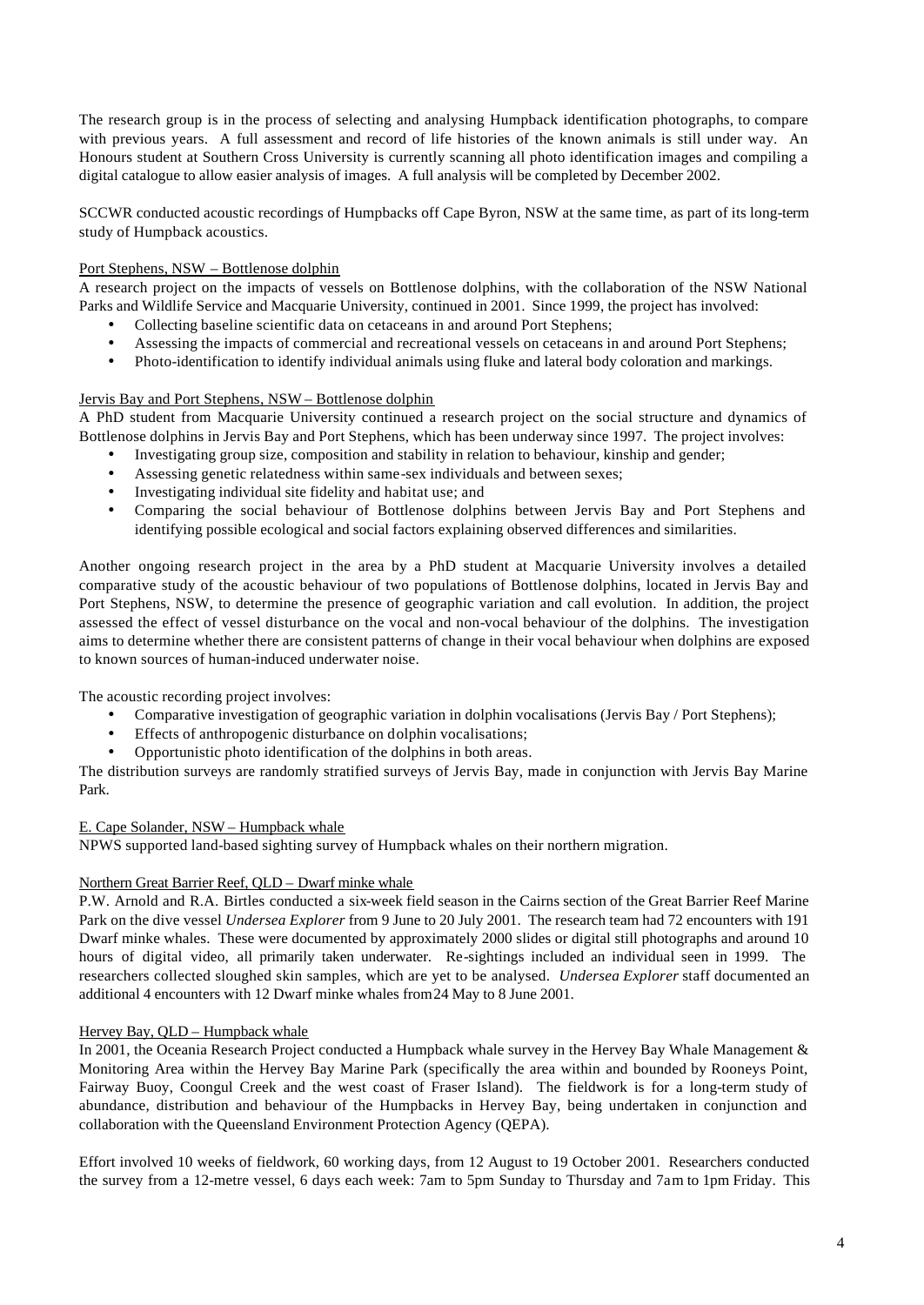effort led to 947 Humpback sightings and the collection of 4621 photographs, 13 hours of DV video and 2 hours of DAT whalesong recordings.

The Oceania Project conducted systematic observation of pods including numbers, composition & behaviour. Photography of ventral flukes, lateral body colouration patterns and left and right dorsals were obtained as well as video of behaviour and samples of whalesong. Documentation includes GPS positions, time, date, behaviour and observation notes. W. and P. Franklin will submit a comprehensive Field Report to the QEPA:

The Oceania Research Project - A ten-year study (1992-2001) of the Abundance, Distribution and Behaviour of Humpback Whales in the Hervey Bay Marine Park, Queensland Australia - Field Report Year 10 -2001.

## North Stradbroke Island, QLD – Humpback whale

R. and P. Paterson continued their long-term study of the east Australian Humpback whale population (Area V) from Point Lookout, North Stradbroke Island in 2001. This study began in 1978. Observations were carried out for five days per week from 31 May to 3 August. A total of 1018 humpback whales were seen and the population continues to increase at ~11%p.a. as recently reported (Paterson et al., 2001). Further information is available from the Queensland Museum.

### South East QLD – Indo-Pacific humpback dolphin

P. Hale of the University of Queensland continued dedicated boat-based surveys in SE QLD, specifically in Moreton Bay and the Great Sandy Strait, with the aim of gathering data on the population ecology of the Indo-Pacific humpback dolphin. The project has collected photographs for identification purposes, and slough skin samples. At present, 100 individuals have been identified in Moreton Bay and approximately 40 in the Great Sandy Strait.

### Central Great Barrier Reef Marine Park, QLD – Irrawaddy and Indo-Pacific humpback dolphin

G. Parra of James Cook University conducted a fieldwork season of research on the ecology and conservation biology of Irrawaddy and Indo-Pacific humpback dolphins in the central section of the Great Barrier Reef Marine Park in 2001. This project uses a combination of boat-based surveys, photo-identification techniques, focal behavioural observations, stomach sample analysis and GIS, to gain information on the ecology of both species throughout the central section of the Park. The project is in its last fieldwork season and results have not yet been fully analysed.

### Head of the Bight, SA – Southern Right whale

Eubalaena Pty Ltd conducted shore-based surveys of Southern Right whale numbers and distribution at the Head of the Great Australian Bight aggregation area, SA. Further details are available from S. Burnell.

### Western VIC – Blue whale

Australocetus Research / Deakin University, Warrnambool, VIC carried out one short period of yacht-based research and 12 aerial surveys in 2001:

| Sightings source    | No of sightings | No of Blue whales |
|---------------------|-----------------|-------------------|
| All boats           |                 | 3                 |
| Aerial surveys (12) | 83              | 128               |
| Total               | 86              | 131               |

## Southern WA and SA – Southern Right whale

J. Bannister (Western Australia Museum, Perth WA) conducted his annual program of aerial survey for Southern Right whales off the southern coastline of Australia in 2001. As in past years, flights took place close inshore between C Leeuwin, WA, and Ceduna, SA where the majority of the "Australian" population seems to approach the coast in winter/spring: cows about to give birth, at an average of every three years, and others, which appear less predictably.

Two "short" flights, 31 July-02 August and 24-26 October, between C Leeuwin and Twilight Cove, WA, continued the series of flights that have taken place on the southern WA coast since 1976. A "long" flight, on 13-17 September between C Leeuwin, WA and Ceduna, SA continued the series extended along the southern Australian coast from 1993. An additional leg, on the west coast between C Leeuwin and Perth, was flown on 13 September. The flights provided counts and identifying photographs, with an emphasis on the latter on the "short" flights and on the former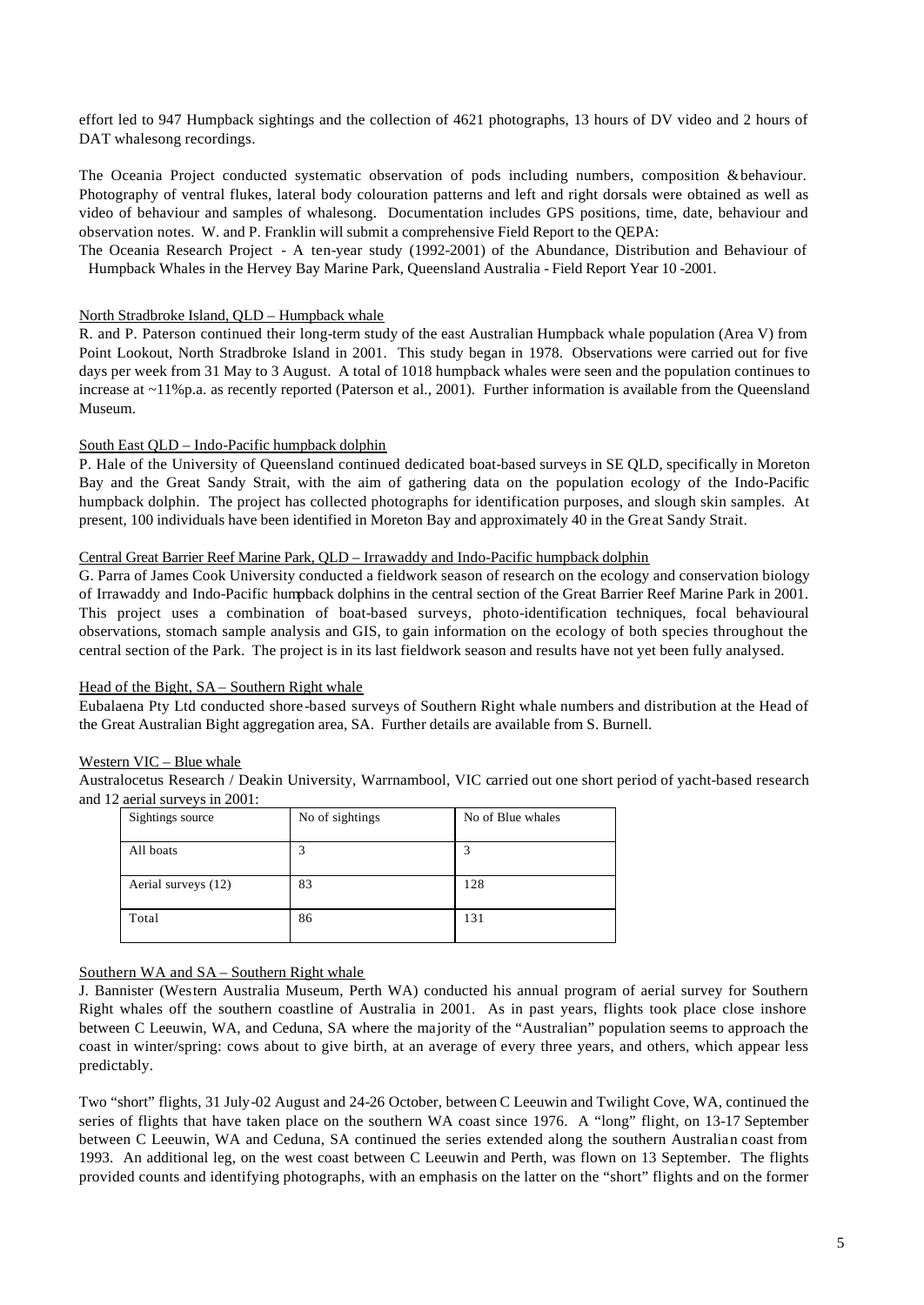on the "long" flight.

Usual concentrations, mainly but not exclusively, of cows accompanied by calves of the year, were encountered at Doubtful I Bay (WA), in and east of Israelite Bay (WA), and at Head of the Bight (SA). Overall numbers recorded (414 animals including 133 calves) were higher than in any previous year (1998: 338 including 108 calves). Significant positive increase rates continue to be obtained for a number of combinations of time series, animal classes and subareas. That for cow/calf pairs is now significant at the 5% level (9.89%, p=0.012) but it remains somewhat higher than that recorded for other Southern Hemisphere populations (South Africa, eastern South America, at ca 7%). The 95% CI is also wide (2.98-16.81) in line with a 1997 power analysis indicating the need for a time series to 2007 to provide a reliable result.

The survey obtained some 181 identifying photographs. A computerised matching system, allied with a computerised database, is now being implemented to compare photographs available from 1980-1995 with those from 1996-2001. Some 3400 scanned images are now available for use in that program. Population size for that part of the "Australian" population visiting the area surveyed is estimated to be 1200-1300 animals.

### Rottnest Island, southern WA – Blue whale

The WA Museum reports that a series of monthly survey flights for Blue whales, begun in 1999, in an area *ca* 20nm west of Rottnest Island, WA where up to five Blue whales per day had been sighted on the Japan/IWC sightings cruis e in December 1995 is due for completion in May 2002.

Contrary to expectations, only one Blue whale was seen on the surveys (conducted under the field leadership of C. Burton) between February 1999 and January 2000, though only 8 flights were completed through vagaries of weather, availability of aircraft and of observers. However, in February 2000, two flights recorded a total of 15 Blue whales. With the small number of sightings, no conclusions on seasonal distribution or abundance of this species were possible. Continuation of the programme in 2000-2001 gave more positive results.

Observers aboard one flight in February 2001 saw 14 Blue whales, and during 30 days of boat-based operations in the same area, in January-March 2001, there were 75 Blue whale sightings, including 5 calves (although some are likely to have been repeat sightings). The largest daily count from the boat was 12, including one calf. Only a small number of sightings has been recorded in 2001-2002. The boat-based operations (undertaken by C. and M-N. Jenner, Centre for Whale Research, WA), designed to provide identification photographs of individuals, and skin samples for genetic studies, continued in December 2001 and are due for completion in April 2002. Thus far, as with the aerial surveys, only small numbers of animals have been recorded.

The project is now being carried out in conjunction with a comprehensive programme of aerial survey and boat work (to include photoidentification, biopsy sampling and satellite telemetry, begun in December 2001, and (at least for aerial survey) covering a wide area of the west coast between C Naturaliste in the south and Lancelin in the north. That program is the responsibility of a group of agencies, comprising Curtin University, the Centre for Whale Research and the Western Australian Museum, under contract to the Australian Navy. Parallel acoustic studies have been conducted in the area (by R McCauley, Centre for Marine Science and Technology, Curtin University, WA), mainly using automatic "loggers" that record underwater sounds over a period, but also from hydrophones deployed opportunistically during the boat-based operations. Even in the absence of sightings, many records of sounds probably attributable to Blue Whales were obtained during February-April 2000. However, these possibly originated from animals outside visual range of the boat or aircraft. Boat-based opportunistic sound recording continued during 2001, with 76 records obtained from early January to mid-March.

The results so far suggest that the occurrence of Blue whales in the area is most probably linked to the presence of their food (small planktonic shrimp -like crustaceans), itself dependent on oceanographic conditions, which in this area can be very variable. At the time of year of the major occurrence so far of blue whales in the area (mid-late summer) most if not all the sightings are likely to have been Pygmy blues.

## Southern WA – Sperm whale

Ocean Alliance, aboard RV *Odyssey*, completed Leg 1 of the Australian segment of its five-year program to gather baseline data on synthetic contaminates throughout the world's oceans, using Sperm whales as a bio-indicator species, from 27 December 2001 to 5 January 2002. The Odyssey departed from and returned to Fremantle, WA. Under permit from Environment Australia, the objectives of this expedition were to collect biopsy samples, identification photographs and acoustic recordings from Sperm whales.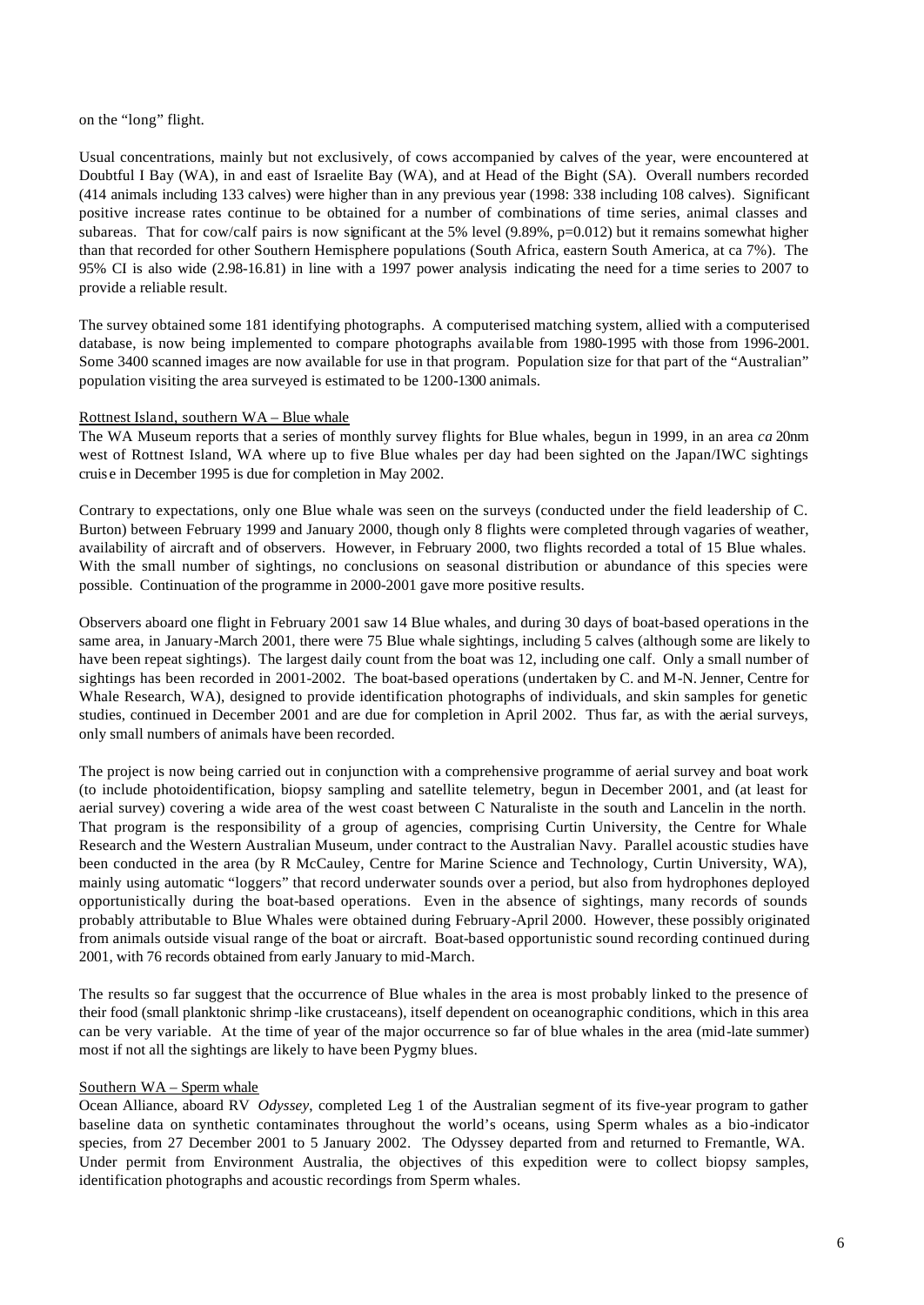The *Odyssey* maintained a visual watch during daylight hours and recorded all marine mammal sightings in the computerised database Logger 2000 v.2.03. The crew also recorded sea-surface temperature, weather conditions and navigation data. Two acoustic arrays towed off the stern also monitored audible Sperm whale clicks in a listening range of 3-10 nm. Acoustic contacts with cetaceans were regularly entered into the Logger system.

## North West WA – Humpback whale

The Centre for Whale Research carried out a series of 28 aerial surveys and 31 small boat surveys in June – November, 2000 and 2001. Surveys were conducted at roughly 10 day intervals in an effort to identify the temporal and geographic dispersal patterns of Humpback whales and other "mega fauna" in relation to Woodside Energy's petroleum lease NW of North West Cape. A total of a 1934 humpback whales in 1291 pods were sighted. Peak numbers of whales were sighted during the last week of August. Some 25% of the pods sighted were inside Exmouth Gulf. Peak numbers of cow/calf pods utilise Exmouth Gulf as a resting area approximately 4 weeks later than the main migratory herd's peak off the W side of the Cape. The majority of pods (63%, 604/958) sighted W of the Cape were in water less than 300m deep (surveys extended to 1500m).

Other species sighted were Pilot whales  $(n=45)$ , Pygmy blue whales  $(n=32)$ , Minke whales  $(n=32)$ , Sperm whales  $(n=12)$ , False killer whales  $(n=12)$ .

### Independent Samoa – various cetaceans

In October 2001, the Southern Cross Centre for Whale Research (SCCWR), based at Southern Cross University, NSW, and funded by Environment Australia, conducted the acoustic part of a combined visual/acoustic survey of cetaceans in the waters of Independent Samoa. Researchers based their survey on transects in a small boat with hourly recordings. Species heard included Hump back Whales, Sperm Whales, unknown mysticetes (Bryde's whales?), Spinner dolphins, and False killer whales. Species seen included Humpbacks, Spinner dolphins and False killer whales. More details of sightings are available from D. Paton.

## **2.1.2 OPPORTUNISTIC, PLATFORMS OF OPPORTUNITY**

### Commonwealth waters

| Species         | Date     | Location            | Number         | Vessel type | Interaction with | Comments                                   |
|-----------------|----------|---------------------|----------------|-------------|------------------|--------------------------------------------|
|                 |          |                     |                |             | fishing gear     |                                            |
| Sperm           | 12/06/01 | 41S 144E            | 2              | Longline    | N <sub>o</sub>   | Maybe 1 calf too                           |
| whale           |          |                     |                |             |                  |                                            |
| Dolphin         | 12/06/01 | 41S 144E            | 4              | Longline    | No               | Small common dolphins swimming<br>steadily |
| Bottle-         | 20/12/01 | 33S 152E            | 22             | Longline    | N <sub>o</sub>   | 2.5-3 metres breaching, swimming           |
| nose            |          |                     |                |             |                  |                                            |
| dolphin         |          |                     |                |             |                  |                                            |
| Humpback        | 17/11/01 | 32S 152E            | $\mathbf{1}$   | Longline    | N <sub>o</sub>   | 4 metres, swimming                         |
| Humpback        | 17/11/01 | 31S 152E            | 1              | Longline    | No               | 8 metres, swimming                         |
| Pilot           | 25/01/01 | 33S 155E            | 4              | Longline    | No               | Approx. 2 metres, swimming steadily        |
| whale           |          |                     |                |             |                  |                                            |
| Humpback        | 28/11/01 | 36S 150E            | 2              | Longline    | No               | Adult and calf, swimming steadily          |
| Humpback<br>(?) | 18/01/01 | 36S 150E            | 2              | Longline    | N <sub>o</sub>   | 12 and 8 metres, stationary                |
| Humpback        | 30/10/01 | 30S 153E            | $\overline{c}$ | Longline    | N <sub>0</sub>   | Splashing                                  |
| Humpback        | 02/11/01 | 33S 45E             | $\overline{c}$ | Longline    | No               | Adult and calf, breaching / swimming       |
| Orca            | 11/09/01 | <b>HIMI</b> Fishery | 1              | Trawl       | No               | Swimming, looking                          |
| Pygmy           | 21/11/01 | Lakes               | $\mathbf{1}$   | N/A         | No               | 23-27 metres, Dead                         |
| blue            |          | Entrance, VIC       |                |             |                  |                                            |
| Sperm           | 27/06/01 | Deepwater           | $\overline{c}$ | Trawl       | No               |                                            |
| whales          |          | Trawl, TAS          |                |             |                  |                                            |
|                 | 03/07/01 |                     |                |             |                  |                                            |
| Humpback        | 18/02/01 | 36S 150E            | $\mathbf{1}$   | longline    | N <sub>o</sub>   | Swimming steadily                          |

AFMA fisheries observers aboard commercial fishing vessels recorded the following sightings in 2001.\*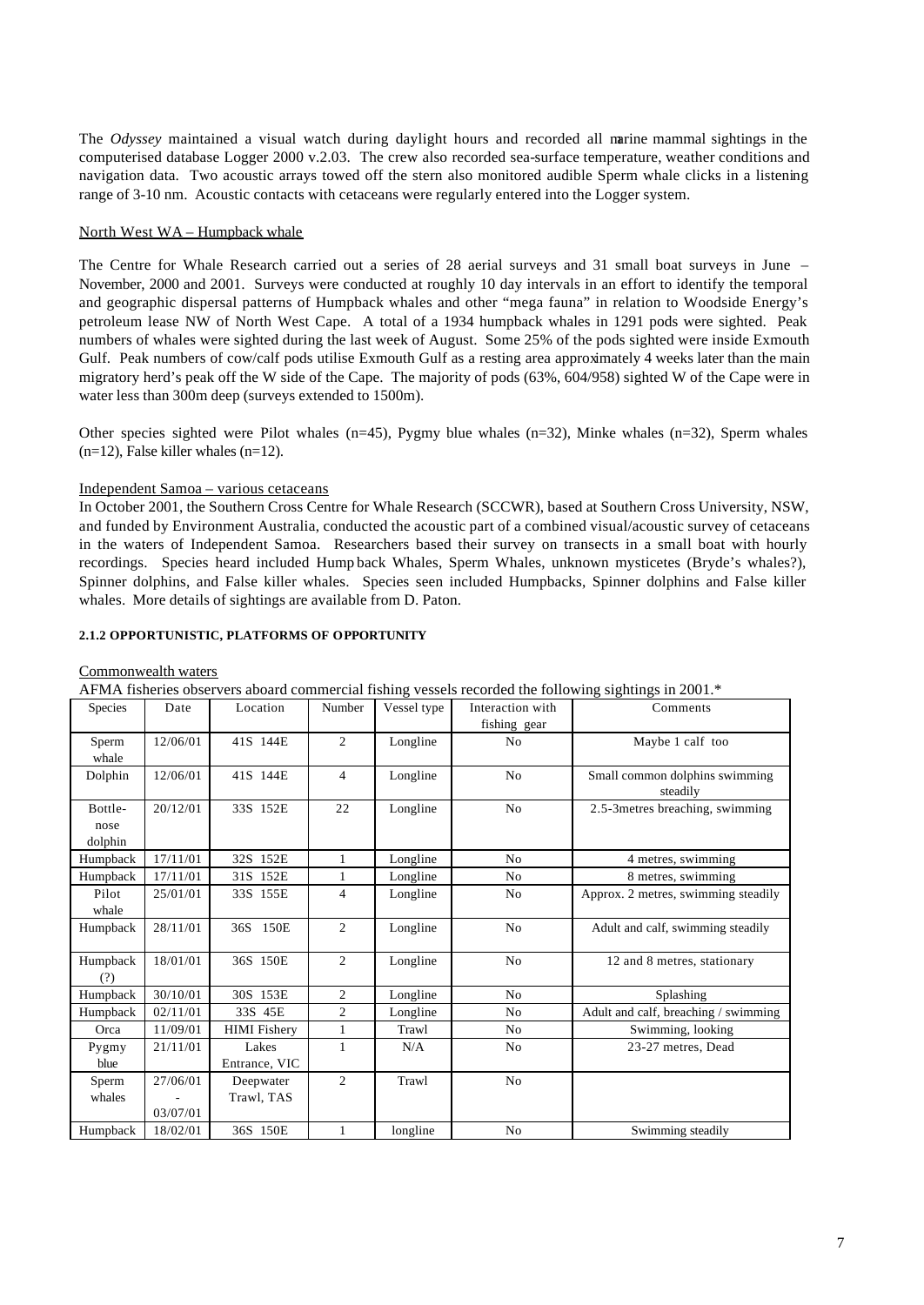\* In 2001, AFMA fisheries observers were on board all commercial fishing trips to the Heard Island and McDonald Islands Fishery (sub Antarctic); all commercial fishing trips to the Macquarie Island Fishery (sub Antarctic); one fishing trip to the Antarctic sub-continent (CCAMLR Statistical Division 58.4.2), which included transiting CCAMLR Statistical Division 58.4.1; some fishing voyages to the Indian Ocean high seas by Australian vessels; one trawl fishing operation on the South Tasman Rise, external to the Australian EEZ; vessels trawl fishing for blue grenadier off the west coast of Tasmania; 1 fishing trip to Cocos-Keeling Islands; 3 fishing trips to Norfolk Island; 3 fishing trips to Lord Howe Island; and approximately 8 fishing trips to the East Coast Tuna fishing grounds.

## New South Whales

Numerous sightings of cetacean species occur each year on an opportunistic basis along the S coast of NSW. These come to the attention of the NSW NPWS. Species sighted in 2001 included over 500 sightings of Humpback Whales and numerous sightings of Blue, Minke, Bryde's, Killer, False killer, Pilot and Southern Right whales.

Further, one animal, identified as either a juvenile Minke or a Dwarf minke, was sighted in Sydney Harbour on 9 August 2001.

## **Oueensland**

A. Dunstan (from the platform of opportunity provided by *Undersea Explorer*) continues his studies on field measurements of Dwarf minke whales in the Northern Great Barrier Reef using underwater digital video and a portable high frequency underwater rangefinder. This is reported in

Birtles, R.A., P. Arnold, M. Curnock, P. Valentine and A. Dunstan, 2001. Developing ecologically sustainable dwarf minke whale tourism (1999-2001). Final Report to the Commonwealth Department of Environment and Heritage (Environment Australia), November 2001. 44 pp. + 16 Appendices.

The Oceania Research Project has completed the analysis of Humpback whale photographs from 1996 to 2000 in Hervey Bay, and analysis for 1994/95 and 2001 is in progress. Analysis includes identifying resights within and between season and review of pod composition. The Oceania Project is also developing a web-based fluke catalogue. A dataset for the period 1996/2001, which is being prepared, will be a basis for mark/recapture estimates of abundance.

| .    | $\sim$         |                      |
|------|----------------|----------------------|
| Year | whales sighted | photographs obtained |
| 1994 | 307            | 1293                 |
| 1995 | 345            | 1015                 |
| 1996 | 371            | 6456                 |
| 1997 | 672            | 5148                 |
| 1998 | 919            | 5220                 |
| 1999 | 925            | 4896                 |
| 2000 | 805            | 3528                 |
| 2001 | 947            | 4621                 |

Summary of Oceania Research Project photography, 1994-2001:

Under the terms of the Hervey Bay Marine Park Zoning Plan 1989, Queensland Parks and Wildlife Service implemented a Humpback whale compliance-monitoring program. The program involves the collection of data by both QPWS staff and commercial whale-watching operators in the Hervey Bay Marine Park.

For the past five years, QPWS has collected opportunistic data while on patrol in Hervey Bay Marine Park. The data is stored in both hard copy and as an electronic spreadsheet. The fields of data include:

- Time;
- Pod position (latitude and longitude);
- Water temperature and depth;
- Pod configuration number of adults, sub-adults and calves;
- Pod activity/behaviour i.e. breach, pectoral slap, fluke slap, spy hop, mugging, direction travelling, mothercalf feeding, other;
- Vessels present commercial and recreational.

Since 1990, commercial operators have collected daily spatial and temporal pod sightings data. QPWS use these data to calculate vessel/pod interactions and an encounter ratio, and to monitor the temporal and spatial use of Hervey Bay by commercial whale watching vessels.

### Tasmania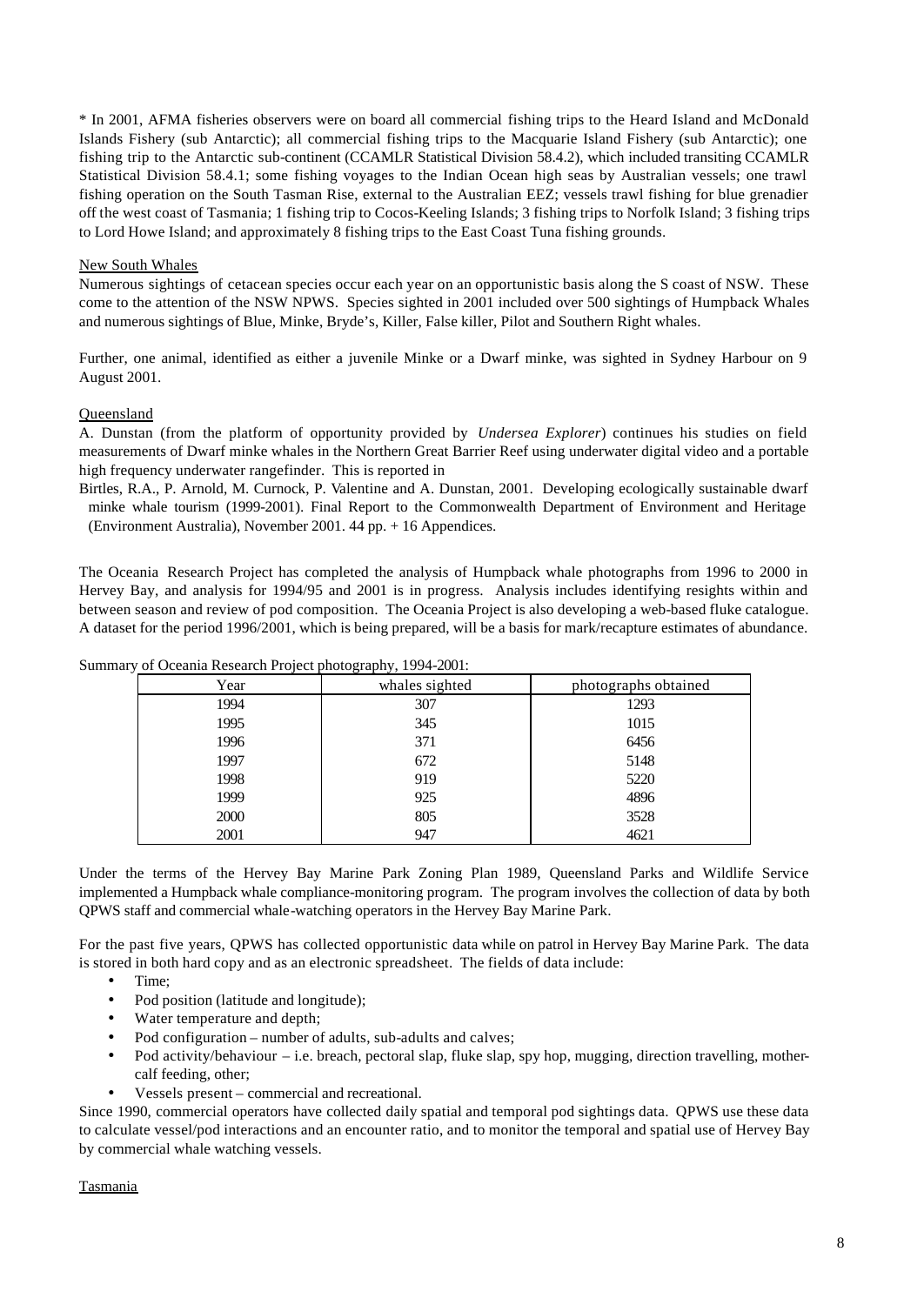Opportunistic sightings made off the coast of TAS and reported to the Department of Primary Industries, Water and Environment or the Parks and Wildlife Service are recorded in a database available from: Nature Conservation Branch (Marine), Department of Primary Industries, Water and Environment, PO Box 44a, Hobart TAS 7000. In 2001, the Department added 12 sightings of more than twenty five whales in total: Southern Right whale (n=12), Humpback whale (n=7), Killer whale (n=5 + pod), Pilot whale (n=1). There were also over thirty dolphin sightings (ca 800 individuals): 9 bottlenose sightings; 23 common dolphin sightings.

## Southern Ocean – Killer whale

Opportunistic sightings of killer whales are still being collated for the Southern Oceans Orca Database, particularly from expeditioners on sub-Antarctic Macquarie Island. Records are also being sought from institutions around Australia. For further information, contact M. Morrice, Southern Oceans Orca Database, School of Ecology and Environment, Deakin University, PO Box 423, VIC 3280.

## Western Australia

Ocean Alliance recorded sightings of 1 Spinner dolphin and 1 unidentified dolphin off the S coast of WA during Leg 1 of the Australian segment of the Journey of the Odyssey.

## *2.2 Analyses/development of techniques*

## Acoustics – Humpback whale

Southern Cross Centre for Whale Research (SCCWR) continued to analyse 1997 data from song and behavioural observations of Humpback Whales off East Australia (part of a PhD thesis). Analyses suggest that:

- (a) singing does not promote spacing between singers,
- (b) many aspects of the behavioural ecology of humpbacks during migration (including singing) are similar to those of the breeding grounds,
- (c) females may attract singing males using surface-generated sounds.

Further, brief analyses of Humpback whale songs off Samoa by SCCWR revealed some similarities to east Australian song in the same year.

The combined use of acoustics and visual observations by SCCWR proved to be a very successful technique, as cetaceans were heard on approximately 80% of hourly listening stops while sightings of cetaceans were scarce.

## Genetics – Bottlenose dolphin

L. Moller completed a Macquarie University PhD thesis in May 2001, which further developed techniques for biopsy darting and analysis of genetic relatedness of Bottlenose Dolphin.

# Movements and GIS – Humpback whale, Dolphin

During 2001, Newcastle University in conjunction with the Cape Byron Whale Research Project developed a GIS package to analyse the movements of marine mammals. This package has been trialled on Humpback whale movements (off Cape Byron, NSW) and on dolphin and vessel movements (in and around Port Stephens, NSW). The following is an abstract of a paper, which E. Kniest and D. Paton are developing in relation to the GIS package:

*Classic GIS systems are insufficient in dealing with temporal data, such as that collected when positioning whale or dolphin pods, which are constantly on the move. As part of the Cape*  Byron Whale Research Project, a temporal GIS system called ŒCyclops GIS, is being *developed to make better use of such data collected by theodolite tracking systems. This temporal GIS system can make the study of marine mammal behaviour, such as the interaction with other mammals or vessels, easier and much more efficient. For example, the behaviour of a whale pod can be closely examined as a vessel approaches over a period of time. Changes in the pod's behaviour, speed and course can be monitored at timed intervals, along with the critical distance between subjects. This GIS system adds a valuable additional function to the theodolite tracking system ŒCyclops. ŒCyclops GIS also contains most of the main features of traditional GIS systems without the complex user interface and set-up procedures, since most data is directly imported from ŒCyclops. Both ŒCyclops and ŒCyclops GIS have been developed as part of a continuing marine mammal research program and are freely available to researchers.*

## Sightings data – Southern Right whale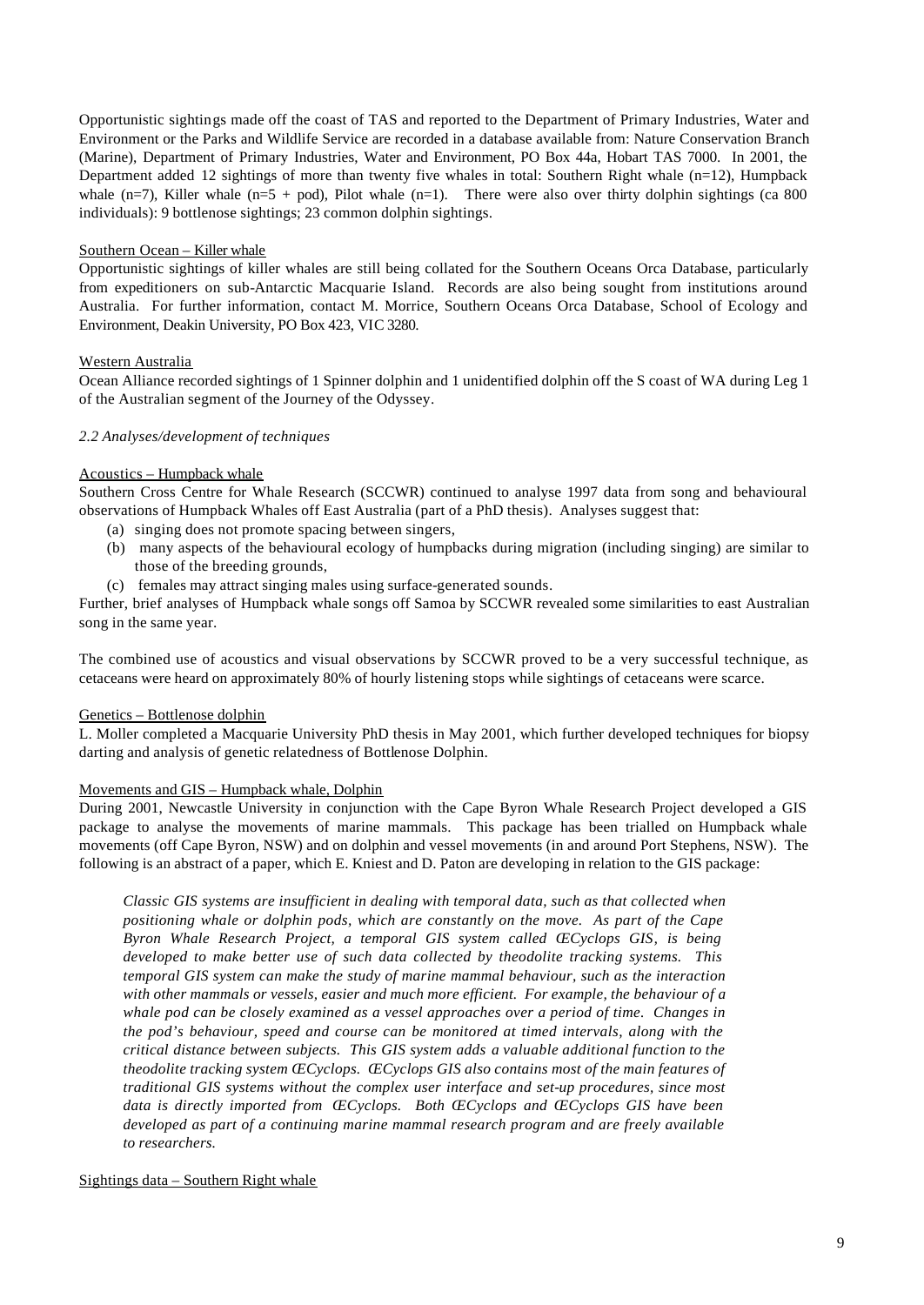Eubalaena Pty Ltd continued its annual compilation of Southern Right whale sightings data in SA and development of a GIS system.

## Pollutants and dietary data – Sperm whale

The Antarctic Wildlife Research Unit at the University of Tasmania completed analysis of demographic data, pollutant concentrations and distributions, and dietary data for sperm whales.

### Ecosystem dynamics – Blue whale

Research by Australocetus Research / Deakin University, Warrnambool, during 2001 focused on ecosystem dynamics, particularly on the dynamics and mechanics of the Bonney Coast upwelling system, as well as on systematic sightings surveys for blue whales and krill. Analysis is ongoing and will form part of a PhD thesis to be completed during 2002.

### Photoidentification – Humpback whale

C. Burton and staff from the WA Department of Conservation and Land Management developed techniques for photo identification of Humpback whales off the Perth coast during the commercial whale watch season. Analysis of humpback whale data from an aerial survey undertaken in 1999 is now complete, within the context of earlier surveys (Bannister and Hedley 2001). From 1976 to 1994, aerial surveys of Southern Hemisphere "Group IV" Humpback whales (wintering off the coast of WA and summering in the Antarctic between *ca* 80ºE and 120ºE) provided relative abundance indices off the WA coast. They demonstrated a high rate of population increase, at least between 1982 and 1991, of *ca* 10% per year.

The surveys were flown over 10 "good" days in mid-July on northward migrating animals in an area off Shark Bay, WA, where Humpback whales were taken in the last years of Australian Humpback whaling, to 1963. The 1994 survey, taking into account animals apparently "staging" in the northern part of Shark Bay, confirmed the increase rate. 1994 population size, based on a comparison of sighting rates from the commercial whale spotting aircraft in 1963 and the aerial surveys, was estimated as *ca* 4000. A further survey in 1999, which planned to obtain an estimate of absolute abundance, was considerably affected by poor weather (only 15 "good" days' flying were possible out of 30 planned over a two-month period). Researchers reviewed reported increase rate and population estimates for this population in the Antarctic, as well as preliminary Southern Hemisphere population estimates that take account of much larger than officially reported catches in the 1950s-60s.

Further, the Western Australian Humpback Whale Sightings database was developed as a computerised aid to matching Humpback whale fluke and lateral body ID photos. A total of 4735 images of 2251 whales have been searched from the CWR 1990-1998 catalogue. 141 resights have been found (67 intra season and 74 intra season), resulting in a catalogue of 2110 individual whales.

### **3. Marking data** *3.1 Field work* **3.1.1 NATURAL MARKING DATA**

| Species        | Feature         | Area/stock                      | Calendar year/season/<br>no. photographed | Catalogued<br>(Y/N) | Catalogue<br>total      | Contact person/institute                                                          |
|----------------|-----------------|---------------------------------|-------------------------------------------|---------------------|-------------------------|-----------------------------------------------------------------------------------|
| Blue whale     | Flank           | S Aust.<br>WА                   | 2001                                      | Y                   | 16                      | P. Gill / Australocetus                                                           |
|                | Lateral<br>body | Off<br>Rottnest I.<br><b>WA</b> | Fieldwork under way                       | N                   |                         | J. Bannister / WA<br>Museum, C. Jenner /<br>Centre for Whale<br>Research, WA      |
| Humpback whale | Fluke           | E Aust.<br>QLD                  | 2001                                      |                     |                         | P. Hale / University of<br>Queensland, D. Paton /<br>Southern Cross<br>University |
|                | Fluke           | Hervey<br>Bay Group<br>V        | 2001 /Aug-Oct/ 947                        | In progress         | 4572<br>$(1992 - 2001)$ | W&P Franklin / the<br>Oceania Project                                             |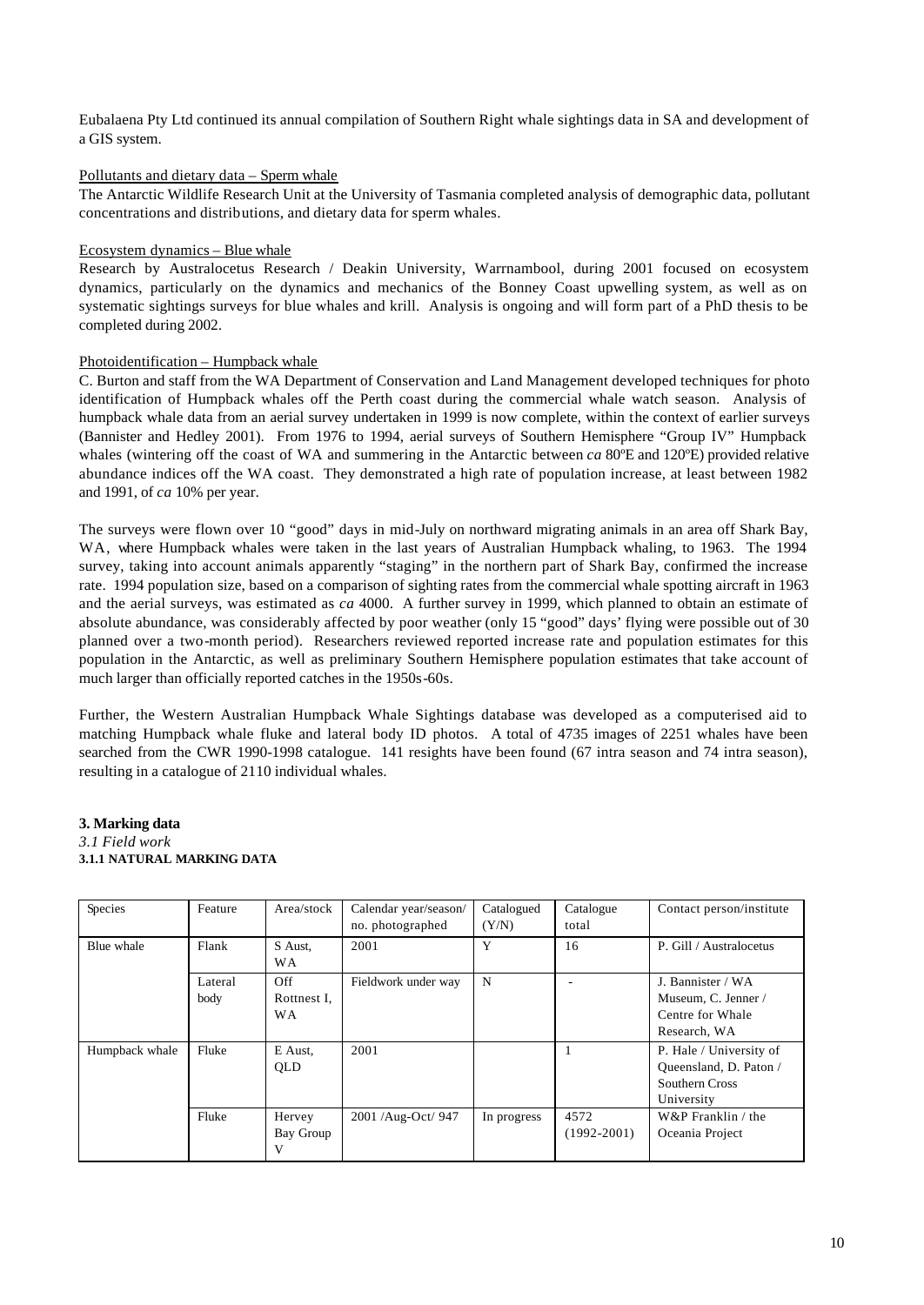|                                     | Left &<br>right dorsal                         | Hervey<br><b>Bay Group</b><br>V                      | 2001 /Aug-Oct/ 947                                             | In progress           | 4572<br>$(1992 - 2001)$ | W&P Franklin / the<br>Oceania Project                              |
|-------------------------------------|------------------------------------------------|------------------------------------------------------|----------------------------------------------------------------|-----------------------|-------------------------|--------------------------------------------------------------------|
|                                     | Left &<br>right<br>lateral                     | Hervey<br>Bay<br>Group V                             | 2001 /Aug-Oct/ 947                                             | In progress           | 4572<br>$(1992 - 2001)$ | W&P Franklin / the<br>Oceania Project                              |
|                                     | Laterals                                       | Area IV                                              | 2001/00-01<br>season/12                                        | Y                     | $\gamma$                | IWC, D Thiele / SOCEP                                              |
|                                     | Fluke**                                        | Group $\overline{V}$                                 | 2001                                                           | Y                     |                         | D. Paton / Southern<br>Cross University, C.<br>Jenner / Centre for |
|                                     | Fluke                                          | <b>WA</b>                                            | 1990/2001                                                      | Y to 1998             | 1283                    | C&M Jenner / Centre for<br><b>Whale Research</b>                   |
|                                     | Left<br>Lateral<br><b>Body</b>                 | <b>WA</b>                                            | 1990/2001                                                      | Y to 1998             | 1661                    | C&M Jenner / Centre for<br>Whale Research                          |
|                                     | Right<br>Lateral<br><b>Body</b>                | <b>WA</b>                                            | 1990/2001                                                      | Y to 1998             | 1682                    | C&M Jenner / Centre for<br>Whale Research                          |
|                                     | Sex ID                                         | <b>WA</b>                                            | 1990/2001                                                      | Y to 1998             | 23                      | C&M Jenner / Centre for<br>Whale Research                          |
| Southern Right<br>whale             | Callosities                                    | Head of<br>Bight, SA                                 | 2001/ Approx. 80                                               | Ongoing               | >400                    | S. Burnell / Eubalaena<br>Pty Ltd*                                 |
|                                     | Head                                           | Area IV                                              | 2001/00-01 season/1                                            | Y                     | $\overline{?}$          | S Burnell, D Thiele*                                               |
|                                     |                                                | Area IV                                              | 2001/00-01 season                                              | $\overline{Y}$        | $\gamma$                | WA Museum                                                          |
| Dwarf minke<br>whale                |                                                | N Great<br>Barrier<br>Reef, QLD                      | 2001 / June-July / 50                                          | In progress           | 50                      | A. Birtles / Dept of<br>Tourism, James Cook<br>University          |
| Sperm whale                         | Dorsal<br>area, Fluke                          | Off WA                                               | 2001 / ?                                                       | In progress           | $\overline{?}$          | Ocean Alliance / H.<br>Whitehead, Dalhousie<br>University          |
| Bottlenose<br>dolphin               | Dorsal<br>$fin***$                             | Port<br>Stephens,<br><b>NSW</b>                      | 2001                                                           |                       |                         | L. Moller, S. Allen / GSE,<br>Macquarie University                 |
|                                     | Dorsal<br>Fin***                               | Jervis Bay,<br><b>NSW</b>                            | 2001                                                           |                       |                         | M. Lemon, GSE /<br>Macquarie University                            |
| Indo-Pacific<br>humpback<br>dolphin | Left &<br>right<br>lateral<br>body<br>markings | Moreton<br>Bay &<br>Great<br>Sandy<br>Strait,<br>QLD | To date / ? / 150                                              | $\mathbf Y$           | 150                     | P. Hale / Ecology Centre,<br>University of Queensland              |
|                                     | Dorsal<br>surface                              | Cleveland<br>Bay, QLD                                | 1999/summer/winter<br>2000/summer/winter<br>2001/summer/winter | Y<br>$\mathbf Y$<br>Y | 37<br>48<br>50          | G. Parra / TESG, James<br>Cook University                          |
| Irrawaddy<br>dolphin                | Dorsal<br>surface                              | Cleveland<br>Bay, QLD                                | 1999/summer/winter<br>2000/summer/winter<br>2001/summer/winter | $\mathbf Y$<br>Y<br>Y | 38<br>58<br>64          | G. Parra / TESG, James<br>Cook University                          |

\* Natural markings for Humpbacks are in the form of photographs and digital video records and include right and left lateral/dorsal views. Only one photograph of callosities on one Southern Right whale was collected.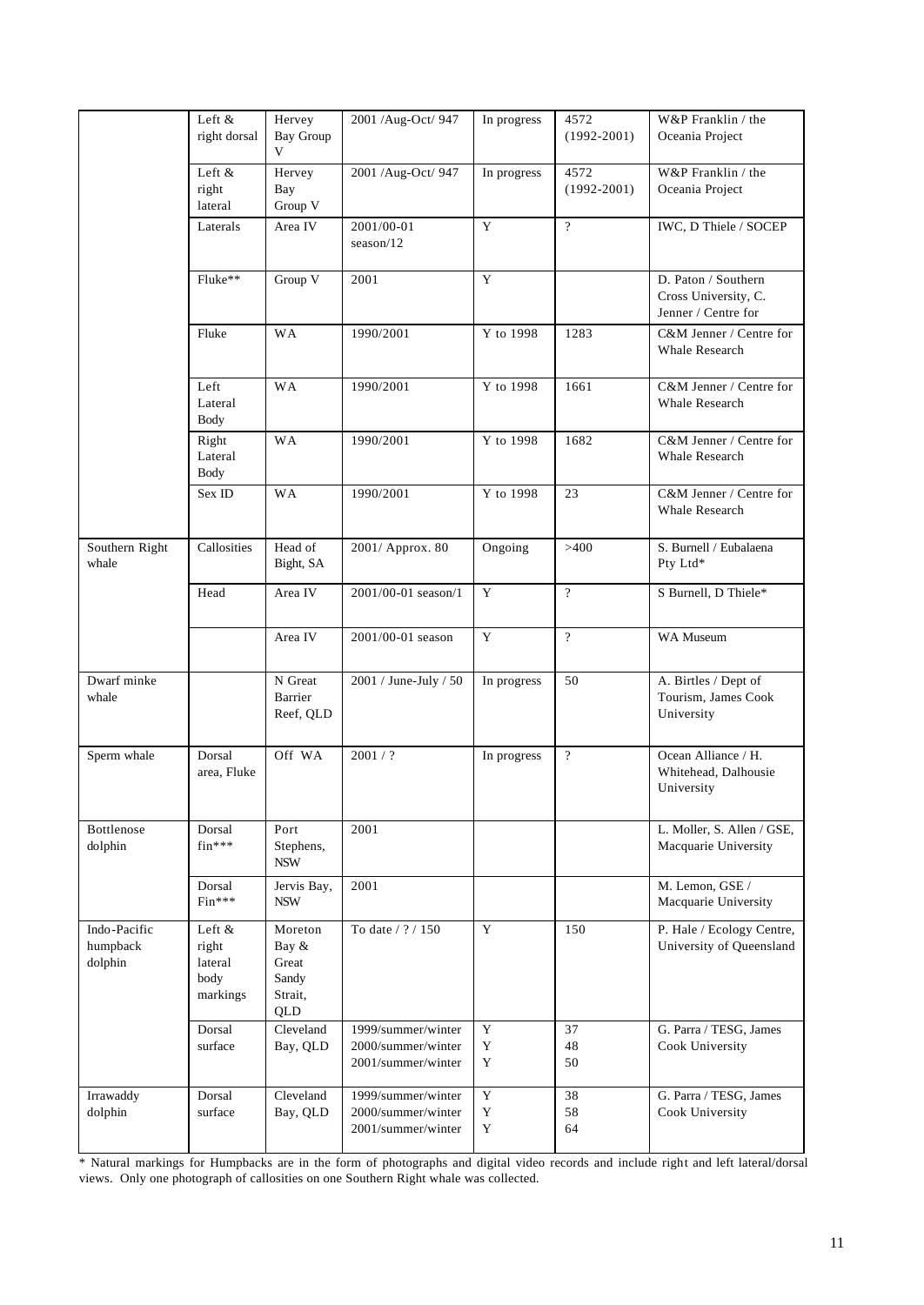\*\* Data currently being analysed.

\*\*\* Opportunistic photo identification.

# **3.1.2. ARTIFICIAL MARKING DATA**

### Bottlenose dolphin

QPWS branded and released alive one stranded Bottlenose dolphin on the Gold Coast, QLD. The event was fully archived. Further information is available from C. Limpus, QPWS.

## Humpback whale

See section 6.2 - Humpback whale with rope wrapped around tail.

# **3.1.3 TELEMETRY DATA**

| Species             | Tag type  | No. successfully<br>deployed | Maximum time<br>transmitting | Contact person/institute                                                               |
|---------------------|-----------|------------------------------|------------------------------|----------------------------------------------------------------------------------------|
| Humpback<br>whale   | Satellite |                              | 16 hours                     | C Jenner / Centre for Whale Reseach, N.Gales /<br><b>Australian Antarctic Division</b> |
| Pygmy blue<br>whale | Satellite |                              | 7 days                       | C Jenner / CWR, N.Gales / AAD                                                          |

## *3.2 Analyses/development of techniques*

S. Burnell of Eubalaena continued analysis of sightings and movement data, while cataloguing and matching continues. See Burnell (2001) and Burnell and Shanahan (2001).

## **4. Tissue/biological samples collected**

## *4.1 Biopsy samples*

| Species                        | Area/stock                      | Calendar year/<br>season<br>no. collected | Archived<br>(Y/N) | No.<br>analysed | Total holdings                              | Contact person/institute                                                  |
|--------------------------------|---------------------------------|-------------------------------------------|-------------------|-----------------|---------------------------------------------|---------------------------------------------------------------------------|
| Humpback whale                 | Group D/E                       | 2001/cy00_01/<br>3                        | Y                 |                 | 3                                           | C.S. Baker, D. Thiele                                                     |
|                                | Area V                          | 145                                       | Y                 | 145             | o be confirmed                              | D. Paton / Southern Cross<br>University*                                  |
|                                | Group V /<br>Hervey Bay         | 2000 / 140<br>2001 / 287                  | Y                 | $\Omega$        | 427                                         | W&P Franklin / the Oceania<br>Project                                     |
| Blue whale                     | Off WA                          | field work<br>under way                   | $\mathbf N$       | L,              | 34 skin samples<br>and sloughed skin        | J. Bannister / WA Museum, C.<br>Jenner / Centre for Whale<br>Research, WA |
| Dwarf minke<br>whale           | N Great<br><b>Barrier Reef</b>  | To date                                   | Y                 | $\theta$        | 16                                          | A. Birtles / Dept of Tourism,<br>James Cook University                    |
| Sperm whale                    | Off WA                          | 2001/9                                    | Y                 | $\gamma$        | Skin and blubber                            | R. Clark, Ocean Alliance**                                                |
| Bottlenose<br>dolphin          | Port<br>Stephens,<br><b>NSW</b> | 2001/?                                    | $\overline{?}$    | $\gamma$        | <b>Biopsy</b> samples                       | <b>NSW NPWS</b>                                                           |
| Short-beaked<br>common dolphin | SA coastline                    | 2001/1                                    | Y                 | $\mathbf{1}$    | Genetic tissue.<br>reproductives,<br>toxins | C. Kemper / SA Museum*                                                    |
| Bottlenose<br>dolphin          | SA coastline                    | 2001/2                                    | Y                 | $\overline{c}$  | Genetic tissue.<br>reproductives,<br>toxins | C. Kemper / SA Museum                                                     |
| Southern Right<br>whale        | SA coastline                    | 2001/2                                    | Y                 | $\overline{2}$  | Genetic tissue.<br>reproductives,<br>toxins | C. Kemper / SA Museum                                                     |
| Short-beaked<br>common dolphin | SA coastline                    | 2001/1                                    | Y                 | 1               | Genetic tissue.<br>reproductives,<br>toxins | C. Kemper / SA Museum                                                     |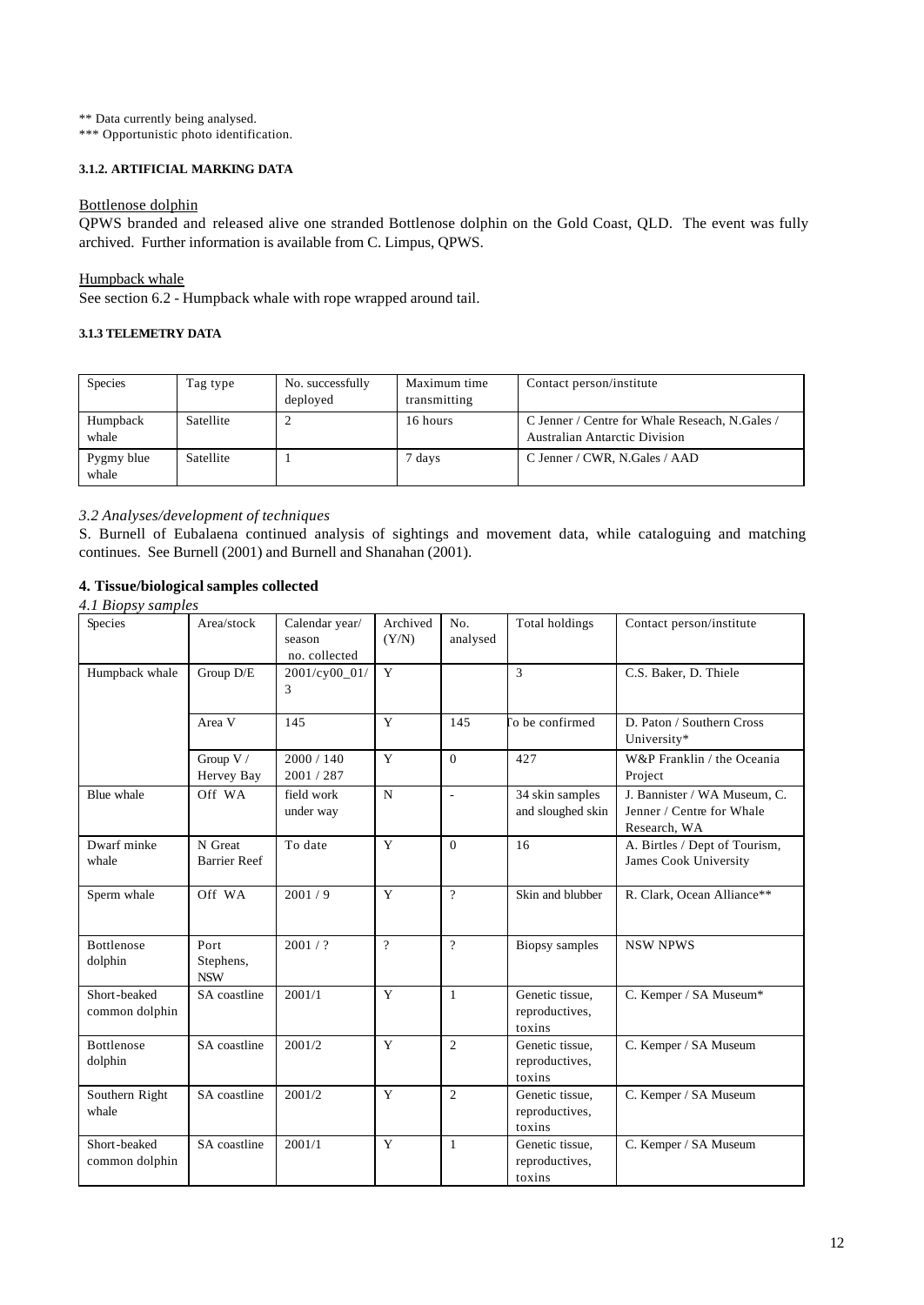| Indo-Pacific | Aust | To date |  | 40 | University of<br>Hale / |
|--------------|------|---------|--|----|-------------------------|
| humpback     |      |         |  |    | Jueensland              |
| dolphin      |      |         |  |    |                         |

\* The Southern Cross University collected 145 Humpback sloughed skin samples from Byron Bay during 2001. Using a genetic procedure known as microsatellite genotyping these samples were individually identified. 21 samples, however, were unable to produce enough accurate identifying information, due to poor amplification of the microsatellite genotypes. Such poor amplification can be attributed to the use of poorly designed standard microsatellite primers. Re-design of these primers is currently underway in order to produce more accurate microsatellite genotypes in future studies. 124 sloughed skin samples from research in Byron Bay in 2001 were positively identified using microsatellite genotyping. 56 of these samples were identified as individuals, while the remaining 68 samples were duplicates collected from the 56 identified individuals.

\*\* Ocean Alliance, aboard RV *Odyssey*, collected Sperm whale biopsy samples off the WA coast from an 8m platform that aims to minimise the potential disturbance to the whales. The platform allows biopsy samples to be taken while the vessel is parallel to the animal rather than behind, which Ocean Alliance believes increases the probability of obtaining a successful sample. The specific experiments to be conducted on the samples were: genetics, chemistry/toxicology, stable isotopes (skin and blubber), dosing / protein studies, mRNA.

\*\*\* The SA samples include: entanglement possible / probable – for example, animals with net marks/injuries and/or that have had flippers or flukes removed, and full stomachs and sometimes food in the oesophagus, suggesting a sudden death; entangled in tuna farm anti-predator net, entanglement in other types of net or line, accidental or intentional injury by humans for example, boat strike, shooting, stabbing.

*4.2 Samples from directed catches or bycatches* Nil to report.

### *4.3 Samples from stranded animals*

| Species                        | Area/stock             | Calendar year/<br>season total | Archived<br>(Y/N) | Tissue type $(s)^*$                                                                    | Contact person/institute                      |
|--------------------------------|------------------------|--------------------------------|-------------------|----------------------------------------------------------------------------------------|-----------------------------------------------|
| <b>NSW</b>                     |                        |                                |                   |                                                                                        |                                               |
| Pygmy Sperm<br>whale           | E Aust                 | $\overline{2}$                 | Y                 | liver, heart, kidney,<br>muscle                                                        | S. Ingleby / AM                               |
| Striped dolphin                | E Aust                 | $\mathbf{1}$                   | Y                 | liver, heart, kidney,<br>muscle                                                        | S. Ingleby / AM                               |
| Minke whale                    | E Aust                 | $\mathbf{1}$                   | Y                 | Skin                                                                                   | Denis O'Meally / AM                           |
| Bryde's whale                  | E Aust                 | $\mathbf{1}$                   | Y                 | Skin                                                                                   | Denis O'Meally / AM                           |
| <b>Bottlenose</b><br>dolphin   | Ballina,<br><b>NSW</b> | $\mathbf{1}$                   | $\mathbf Y$       | Skin, blubber, liver,<br>kidney, muscle                                                | Wendy Blanshard, Sea World                    |
| <b>NT</b>                      |                        |                                |                   |                                                                                        |                                               |
| Sperm whale                    | N Aust                 | $\mathbf{1}$                   |                   | Rib bone                                                                               | Museum and Art Galleries of the NT,<br>Darwin |
| <b>SA</b>                      |                        |                                |                   |                                                                                        |                                               |
| Short-beaked<br>common dolphin | SA coastline           | 2001/17                        | Y                 | Genetic tissues.<br>reproductives,<br>stomach and<br>intestines, toxic<br>contaminants | C. Kemper / SA Museum                         |
| <b>Bottlenose</b><br>dolphin   | SA coastline           | 2001/21                        | Y                 | Genetic tissues.<br>reproductives,<br>stomach and<br>intestines, toxic<br>contaminants | C. Kemper / SA Museum                         |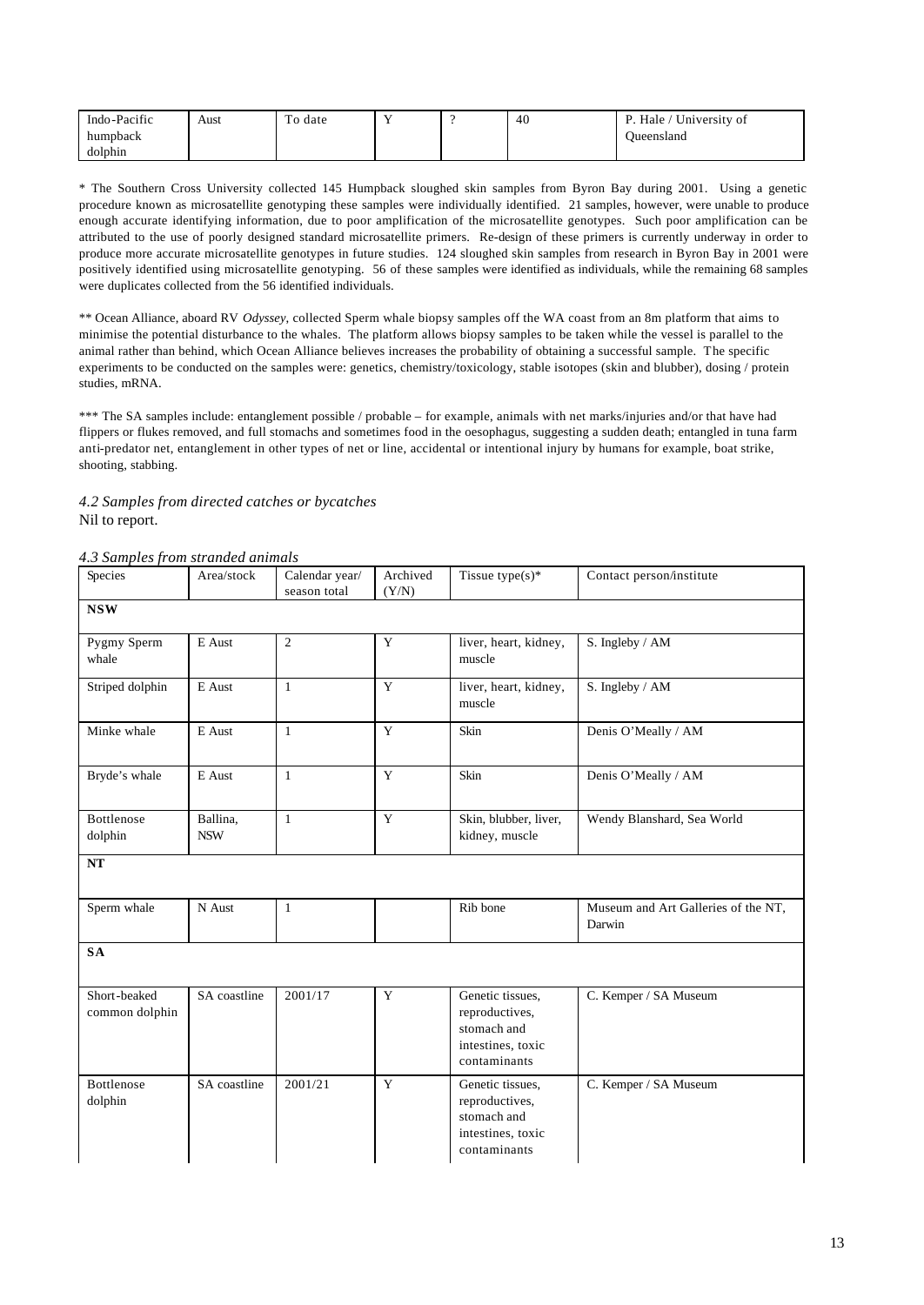| dolphin                                   | SA coastline                                              | 2001/1         | Y           | none                                                                                   | C. Kemper / SA Museum                                                                   |
|-------------------------------------------|-----------------------------------------------------------|----------------|-------------|----------------------------------------------------------------------------------------|-----------------------------------------------------------------------------------------|
| Beaked whale<br>(Mesoplodon<br>sp.)       | SA coastline                                              | 2001/1         | $\mathbf Y$ | Genetic tissues,<br>toxic contaminants,<br>reproductives,<br>stomach &<br>intectines   | C. Kemper / SA Museum                                                                   |
| Pilot whale<br>(Globicephala<br>sp)       | SA coastline                                              | 2001/1         | Y           | Genetic tissues.<br>reproductives,<br>stomach and<br>intestines, toxic<br>contaminants | C. Kemper / SA Museum                                                                   |
| Pygmy Sperm<br>Whale (Kogia<br>breviceps) | SA coastline                                              | 2001/2         | Y           | Genetic tissues,<br>reproductives,<br>stomach and<br>intestines, toxic<br>contaminants | C. Kemper / SA Museum                                                                   |
| Kogia sp                                  | SA coastline                                              | 2001/1         | $\mathbf Y$ | Genetic tissue, toxic<br>contaminants                                                  | C. Kemper / SA Museum                                                                   |
| Pygmy Right<br>Whale                      | SA coastline                                              | 2001/1         | Y           | Genetic tissue, toxic<br>contaminants                                                  | C. Kemper / SA Museum                                                                   |
| <b>QLD</b>                                |                                                           |                |             |                                                                                        |                                                                                         |
| Humpback whale                            | Aust east<br>coast                                        | 1              | Y           | Muscle, blood                                                                          | P. Hale / UQ, D. Paton / Southern<br>Cross Uni; Blood used for path then<br>disposed of |
| Humpback whale                            | Aust east<br>coast                                        | $\mathbf{1}$   | Y           | Muscle, blood                                                                          | P. Hale / UQ, D. Paton / Southern<br>Cross Uni. Blood used for path then<br>disposed of |
| <b>TAS</b>                                |                                                           |                |             |                                                                                        |                                                                                         |
| Sperm whale                               | S Aust<br>(Hunter Is)                                     | $\mathbf{1}$   | Y           | Muscle block, teeth                                                                    | R. Gales / Nature Conservation<br>Branch, DPIWE                                         |
|                                           | S Aust<br>(Sellars Spit<br>vs Babal<br><b>Island Spit</b> | $\mathbf{1}$   | Y           | Muscle block,<br>bottom jaw                                                            | R. Gales / Nature Conservation<br>Branch, DPIWE                                         |
| S Pygmy Right                             | S Aust<br>(Sandford)                                      | $\mathbf{1}$   | Y           | Muscle blocks,<br>reproductive organs,<br>stomach content<br>and skeleton              | R. Gales / Nature Conservation<br>Branch, DPIWE                                         |
| Hector's beaked<br>whale                  | S. Aust (Four<br>Mile Creek)                              | $\overline{2}$ | Y           | Skin, blubber, liver,<br>skeleton,<br>reproductive organs,<br>stomach                  | R. Gales / Nature Conservation<br>Branch, DPIWE                                         |
| Unidentified<br>baleen whale              | Sloping Main<br>Beach                                     | $\mathbf{1}$   | Y           |                                                                                        | R. Gales / Nature Conservation<br>Branch, DPIWE                                         |
| <b>VIC</b>                                |                                                           |                |             |                                                                                        |                                                                                         |
| Sperm whale                               | Port Fairy                                                | 2001           | Y           | Skin, blubber &<br>muscle*                                                             | L.Frigo / Museum Victoria**                                                             |
| Killer whale                              | Johanna                                                   | 2001           | Y           | Skin, blubber &<br>stomach contents*                                                   | L.Frigo / Museum Victoria                                                               |
| Long-finned<br>pilot whale                | Sandy Point                                               | 2001           | Y           | Kidneys & heart*                                                                       | L.Frigo / Museum Victoria                                                               |
| Unidentified<br>dolphin                   | Apollo Bay                                                | 2001           | Y           | Skin & blubber*                                                                        | L.Frigo / Museum Victoria                                                               |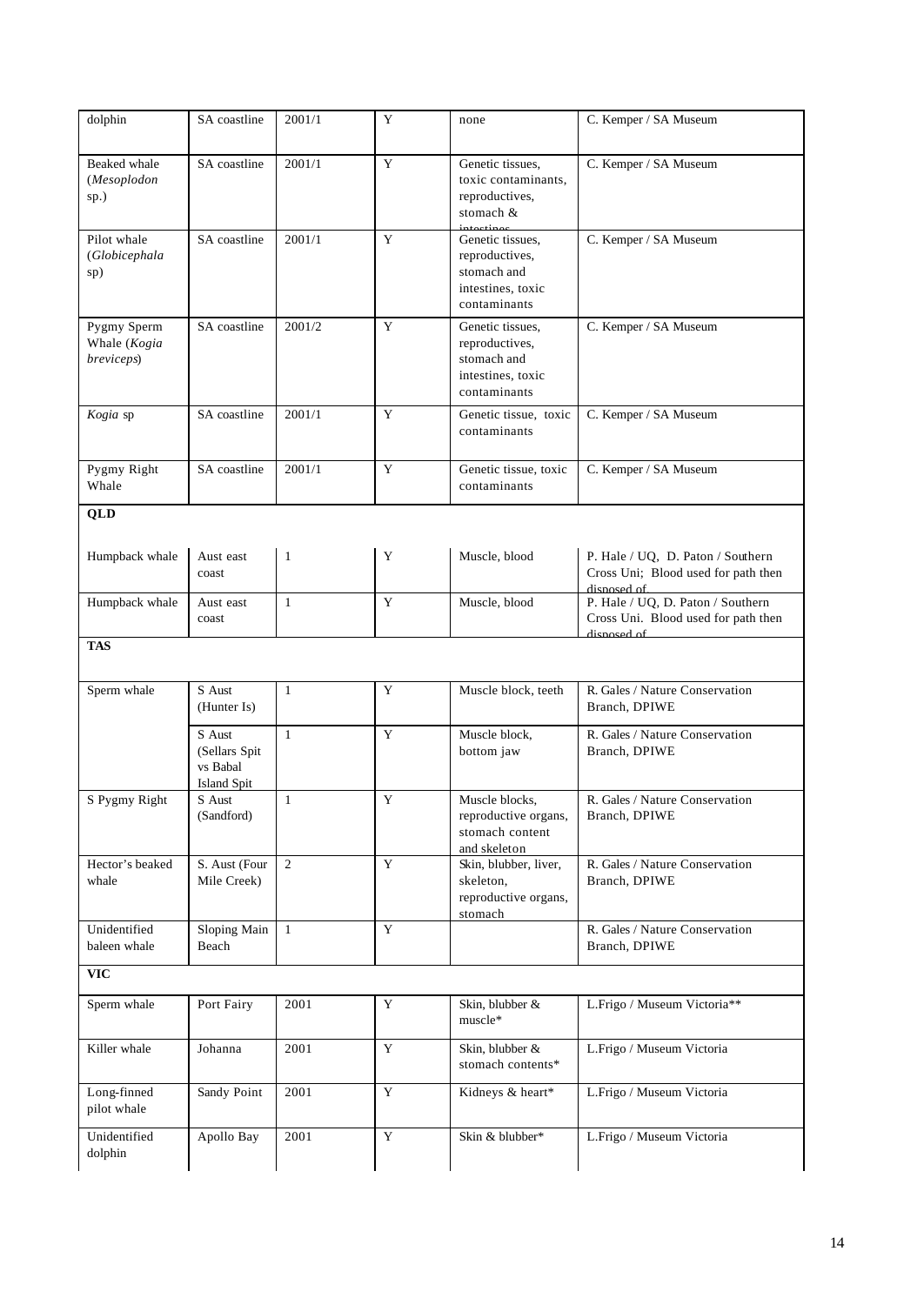| Blue whale            | <b>Bass Strait</b>     |                      | v | <b>Tissue</b>  | P. Gill / Australocetus, C. Austin,<br>Deakin University |
|-----------------------|------------------------|----------------------|---|----------------|----------------------------------------------------------|
| <b>WA</b>             |                        |                      |   |                |                                                          |
| Bottlenose<br>dolphin | Australian             | 1 (June 2001)        |   | <b>Blubber</b> | WA Department of Conservation and<br>Land Management     |
|                       | Australian             | 1 (September<br>2001 |   | Various        | WA Department of Conservation and<br>Land Management     |
| Blue whale            | Southern<br>Hemisphere | (December)<br>2001   |   | Various        | WA Museum                                                |

\* Skeletal material (skull and/or postcranial) was collected from all specimens lodged with SA Museum.

\*\* Skeletal material (skull &/or post-cranial) was collected from all specimens lodged with Museum Victoria.

#### *Earlier years' statistics:*

| Species                               | Area/stock             | Calendar year/<br>season<br>no. collected | Archived<br>(Y/N) | Tissue type $(s)$                     | Contact person/institute                                |
|---------------------------------------|------------------------|-------------------------------------------|-------------------|---------------------------------------|---------------------------------------------------------|
| <b>WA</b>                             |                        |                                           |                   |                                       |                                                         |
| Blainsville's<br>beaked whale         | Southern<br>hemisphere | 1 (September<br>2000)                     |                   | tissue for DNA, and<br>whole head     | Western Australian Museum                               |
| Blue whale<br>(?Pygmy blue)<br>whale) | Southern<br>hemisphere | 1 (November<br>2000)                      |                   | plug for DNA, and<br>sample of baleen | Western Australian Museum                               |
| Gray's beaked<br>whale                | Southern<br>hemisphere | 2 (December<br>2000)                      |                   | skin sample                           | Nick Gales, Australian Antarctic<br>Division.           |
| Humpback whale                        | Groups B and<br>C      | 1 (August<br>2000)                        |                   | skin and blubber samples              | M Jenner, Western Australian<br>Humpback Whale Project. |

*4.4 Analyses/development of techniques*

### Environmental data

SOCEP's long-term data series is currently being analysed with environmental data, and compared with data from the IWC-SO GLOBEC collaboration. Analysis consists of GIS and development of ecosystem models.

### DNA research

The Evolutionary Biology Unit at the Southern Cross University, NSW, has received tissue samples of two animals from the NSW NPWS, Eden District, on 11 Jan 2001. One animal was identified by NPWS as a baleen whale, possibly a Minke. The other was skin tissue obtained from the bottom of a recreational boat and was believed to be that of a whale or a shark. The Unit sequenced a 310 base pair (bp) region of the mitochondrial Cytochrome *b* gene and compared the sequence to similar sequences lodged in publicly available international nucleotide databases. This analysis confirmed that the samples were that of a Minke whale, and Bryde's whale, respectively.

In association with the SCCWR, Southern Cross University established a specialist cetacean genetics laboratory, which operates in close cooperation with the Auckland University Genetic Laboratory, coordinated by C. Baker. This specialist laboratory is currently analysing Humpback whale DNA samples for a population estimate of the Area V population. This is the only laboratory of its type in Australia, currently using an agreed standard protocol for analysis, to allow results to be compared with other research on whale populations throughout the world.

### Migratory patterns

Analysis of the Centre for Whale Research Humpback whale database for migratory patterns continues (see Jenner et al., 2001).

## **5. Pollution studies**

In SA, samples are routinely collected from almost all stranded or entangled animals. During 2001 the tissues from 16 Short-beaked common dolphins, 21 Bottlenose dolphins, 1 Southern Right whale, 1 Pygmy Right whale, 1 Pilot whale,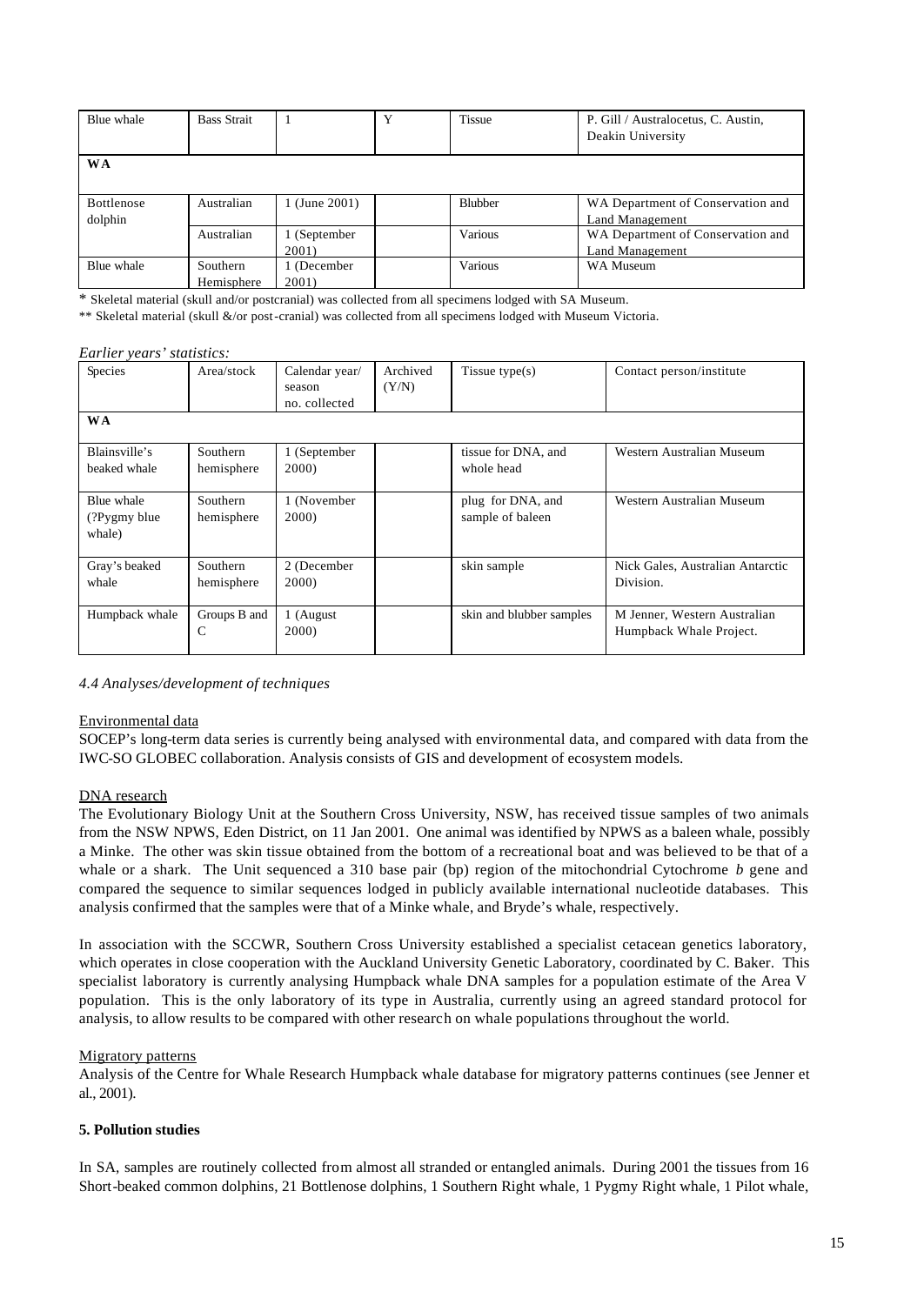2 Pygmy sperm whales, 1 *Kogia* sp. and 1 beaked whale were collected. The SA Museum has not yet analysed these samples.

K. Evans presented the results of pollutant analyses conducted by the Antarctic Wildlife Research Unit of the University of Tasmania on Sperm whales at the Southern Hemisphere Marine Mammal Conference, held at Phillip Island, Vic, 29 May – 1 June 2001. The Unit also completed a review of the distribution and occurrence of pollutants in marine mammals throughout the Southern Hemisphere. The relevant references are:

- Evans, K., In press. Pollution and marine mammals in the Southern Hemisphere: potential or present threat? In N. Gales, M. Hindell and R. Kirkwood (eds). Marine Mammals and Humans: towards a sustainable balance. Melbourne University Press.
- Evans, K., M. Hindell, G. Hince, M. Morrice, A. Griffiths and D. Thiele. Organochlorine pollution in sperm whales, *Physeter macrocephalus*, in southern Australian waters. Southern Hemisphere Marine Mammal Conference, Phillip Island, Australia. May 29-June 1, 2001.

## **6. Statistics for large cetaceans**

*6.1 Direct catches (commercial, aboriginal and scientific permits) for the calendar year 2001* Nil to report.

| Species                 | Area/stock                               | Males        | Females      | Total*       | Cause                                                                                | Methodology          |
|-------------------------|------------------------------------------|--------------|--------------|--------------|--------------------------------------------------------------------------------------|----------------------|
| Humpback whale          | Aust east coast<br>(NSW)                 |              | $\mathbf{1}$ | $\mathbf{1}$ | Entanglement<br>(float line next to<br>beach shark<br>protection net) -<br>see below | Post mortem          |
|                         | <b>Gold Coast</b>                        |              | calf?        | $\mathbf{1}$ | Entanglement<br>(shark protection<br>net)                                            | Found dead           |
|                         | Area V (NSW)                             |              |              | $\mathbf{1}$ | Boat strike -<br>probably survived                                                   |                      |
|                         | Area V (NSW)                             |              |              | $\mathbf{1}$ | Entanglement                                                                         |                      |
|                         | Area V (NSW)                             |              |              | $\mathbf{1}$ | Unknown                                                                              |                      |
| Southern Right<br>whale | Southern Aust (Head<br>of the Bight, SA) |              | $\mathbf{1}$ | $\mathbf{1}$ | Entanglement<br>(tuna long line<br>and buoys) and<br>shark attack                    | Observation          |
|                         | Southern Aust (Head<br>of the Bight, SA) |              |              | $\mathbf{1}$ | Sub-adult (cause<br>unknown)                                                         | Carcass inaccessible |
|                         | Victor Harbour, SA                       |              | $\mathbf{1}$ | $\mathbf{1}$ | Probable boat<br>strike                                                              | Found dead           |
| Blue whale              | <b>WA</b>                                |              |              | $\mathbf{1}$ | Possible yacht<br>strike                                                             |                      |
|                         | <b>VIC</b>                               |              |              | $\mathbf{1}$ | $\overline{?}$                                                                       |                      |
| False killer whale      | SE Aust (NSW)                            | $\mathbf{1}$ |              |              | Net entanglement                                                                     |                      |

*6.2 Other non-natural mortality for the calendar year 2001*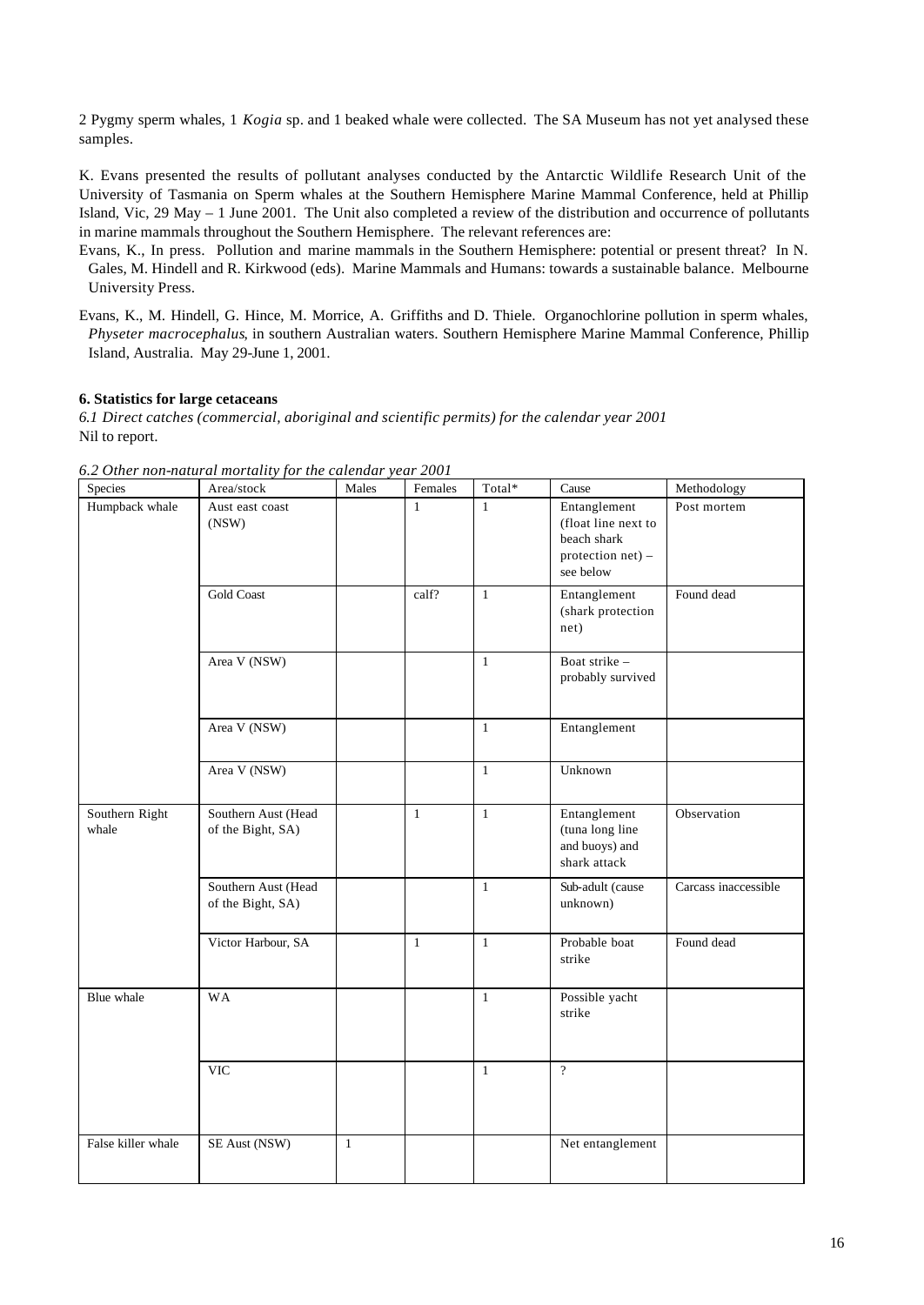\* A number of other entanglements (in shark protection nets and fishing buoys) are known to have occurred in NSW and QLD during 2001, but details of these are not available at this stage (handled by state authorities). Current information suggests that most of these disentanglements involving Humpback whales were successful.

## NSW stranding – Humpback whale

The Australian Marine Mammals Centre attended one Humpback whale, which stranded and was found dead at Kingscliff (NSW) on 10 August. The animal had a rope wrapped around its tailstock. This was possibly the same animal reported to have been migrating north with rope wrapped around its tailstock approximately 2-3 months earlier. Two days before stranding, a debilitated whale with rope wrapped around its tail was cut free from shark nets off the Gold Coast (approx 50 km north) by Sea World and this almost certainly the same animal.

Post mortem revealed severe progressive damage to the tailstock due to the rope cutting into the tissues. The ropes had caused severe damage to the ligamentous structures of the tailstock and had penetrated as far as the caudal vertebrae on the dorsal aspect. Although samples could not be collected, gross pathology suggested osteomyelitis. The tail had an abnormal degree of lateral movement due to the destruction of supportive tissues and was probably no longer functional and extremely painful and debilitating. The whale was covered in "lice" (cyamids) suggesting chronic debilitation, probably over some months, consistent with the chronic nature of the wounds. The probable cause of death was a combination of chronic debilitation, infection, and renal failure.

## Bass Strait mortality – Blue whale

A dead Blue whale was found floating in Bass Strait (see 4.3). An investigation on a possible link to offshore seismic operations in the area at that time found no evidence to support the link (contact P. Gill).

## Fisheries logbook interactions

During the calendar year 2001, ten AFMA logbooks provided for the reporting of cetaceans (an increase from the 6 provided in 2000). The logbooks reported 8 interactions thus: 2 Bottlenose whale, 2 Dolphin, 1 juvenile Pygmy Killer Whale, 1 Melon-headed whale, 1 Pilot whale released alive; 1 Pilot whale caught during haul; 1 catch affected flag for Killer whale.

# *6.3 Earlier years' statistics*

R. Chatto, Wildlife Management Officer with the NT Parks and Wildlife Commission, attended a Blue whale or Pygmy blue whale stranding on the reef off the NW corner of Troughton Island (WA) in November 2000. While collecting measurements, samples and observations on this rare event, he deduced that it the likely cause of death of the animal was a ship strike.

# **7. Statistics for small cetaceans**

## *7.1 For the calendar year 2001*

|                                  |                       | Directed catch           |            | Incidental mortality |                                |                  | Live-<br>capture         |
|----------------------------------|-----------------------|--------------------------|------------|----------------------|--------------------------------|------------------|--------------------------|
| Species                          | Area/stock            | Reported                 | Est. total | Reported             | Est. total                     | Source           | Reported                 |
| $QLD*$                           |                       |                          |            |                      |                                |                  |                          |
| Common dolphin                   | Sunshine Coast        |                          | ٠          | 15/05/01             | 1                              | ODPI-<br>$SCP**$ |                          |
|                                  | <b>Sunshine Coast</b> | ٠                        | ٠          | 29/06/01             | 1                              | QDPI-SCP         | ٠                        |
|                                  | <b>Gold Coast</b>     |                          |            | 30/05/01             | 1                              | <b>ODPI-SCP</b>  | $\overline{\phantom{a}}$ |
|                                  | <b>Gold Coast</b>     | ۰                        | ۰          | 19/04/01             | 1                              | ODPI-SCP         | ٠                        |
|                                  | <b>Sunshine Coast</b> | $\overline{\phantom{a}}$ | ۰          | 25/06/01             | $Nil - 1$<br>Released<br>alive | QDPI-SCP         | ٠                        |
|                                  | <b>Gold Coast</b>     |                          | ۰          | 13/01/01             | $Nil - 1$<br>Released<br>alive | <b>ODPI-SCP</b>  |                          |
|                                  | Sunshine Coast        | $\overline{\phantom{m}}$ | ٠          | 13/01/01             | 1                              | <b>QDPI-SCP</b>  | ٠                        |
| Indo-Pacific humpback<br>dolphin | <b>Sunshine Coast</b> |                          |            | 2/05/01              | 1                              | QDPI-SCP         |                          |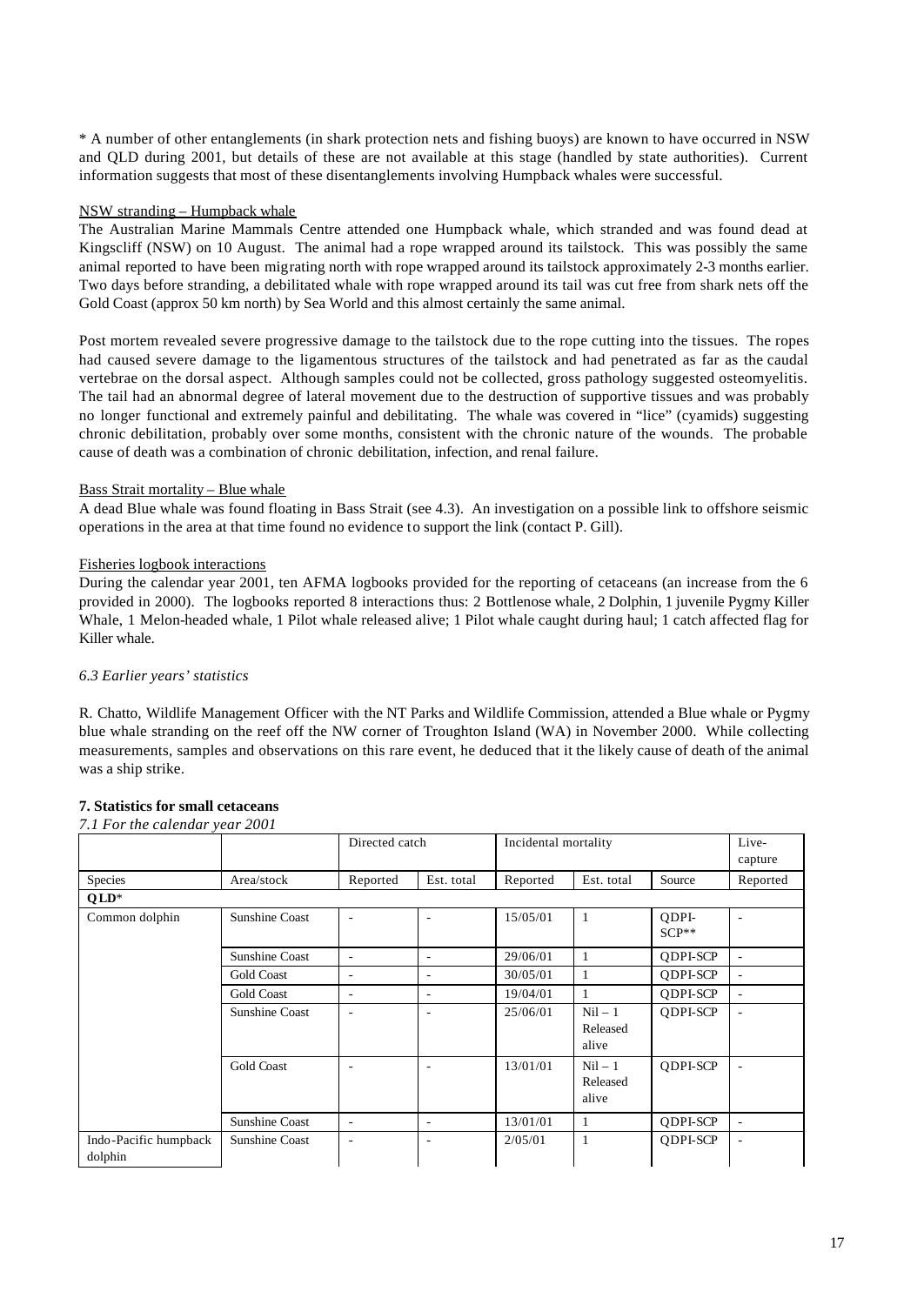|                                           | Cairns                 | $\overline{a}$           | ÷,                       | 05/09/01       | $\mathbf{1}$                   | <b>ODPI-SCP</b>              | $\overline{\phantom{a}}$ |
|-------------------------------------------|------------------------|--------------------------|--------------------------|----------------|--------------------------------|------------------------------|--------------------------|
| Long-snouted spinner<br>dolphin           | Magnetic Island        | $\overline{\phantom{a}}$ | $\overline{\phantom{a}}$ | 01/10/01       | $Nil - 1$<br>Released<br>alive | QDPI-SCP                     | $\overline{\phantom{a}}$ |
| Tursiops sp                               | Gulf of<br>Carpentaria | L,                       | L,                       | 24/03/01       | $\overline{3}$                 | N9 gill net<br>fishery       | ÷                        |
| <b>Indian Ocean</b><br>bottlenose dolphin | <b>Gold Coast</b>      | L,                       | ÷,                       | 16/09/01       | $Nil - 1$<br>Released<br>alive | QDPI-SCP                     | ÷.                       |
| Bottlenose dolphin                        | <b>Sunshine Coast</b>  | $\sim$                   | $\sim$                   | 01/07/01       | $\mathbf{1}$                   | QDPI-SCP                     | ÷.                       |
|                                           | <b>Gold Coast</b>      | $\overline{a}$           | $\overline{a}$           | 16/06/01       | $\mathbf{1}$                   | QDPI-SCP                     | $\overline{\phantom{a}}$ |
|                                           | <b>Gold Coast</b>      | L,                       | $\frac{1}{2}$            | 02/07/01       | $\mathbf{1}$                   | QDPI-SCP                     | L.                       |
|                                           | Gulf of<br>Carpentaria |                          | ÷,                       | 08/02/01       | $\mathbf{1}$                   | N9 gill net<br>fishery       | ÷.                       |
|                                           | Mackay                 | $\overline{\phantom{a}}$ | ä,                       | 17/09/01       | $\mathbf{1}$                   | QDPI-SCP                     | $\overline{\phantom{a}}$ |
| Common dolphin                            | <b>SE</b> Aust         | ä,                       | ä,                       | $\overline{2}$ |                                | Gillnet                      | ä,                       |
| <b>SA</b>                                 |                        |                          |                          |                |                                |                              |                          |
| Short-beaked common<br>dolphin            | SA coastline           |                          |                          | 1              | Unknown                        | Intentional<br>Killing       |                          |
| Bottlenose dolphin                        | SA coastline           | ÷.                       |                          | $\mathfrak{2}$ | Unknown                        | Probable<br>entangleme<br>nt |                          |
| Bottlenose dolphin                        | SA coastline           | ÷.                       | ٠                        | $\mathbf{1}$   | Unknown                        | Euthanased                   |                          |
| <b>TAS</b>                                |                        |                          |                          |                |                                |                              |                          |
| Bottlenose dolphin                        | S Aust                 | $\overline{\phantom{a}}$ | $\overline{\phantom{a}}$ | 25.11.01       | $\mathbf{1}$                   | Salmon<br>farm net           | $\overline{\phantom{a}}$ |

\* Further information from the Queensland Marine Wildlife Stranding and Mortality Database is available from C. Limpus, QPWS. \*\* QDPI SCP = Queensland Department of Primary Industries Shark Control Program. Further information is available from B. Lane.

# *7.2 Earlier years' statistics*

Chatto and Warneke (2000) describe a number of strandings in the NT. These include a female Indo-Pacific humpback dolphin stranded on Lee Point beach, Darwin, NT in October 2000, with injuries consistent with entanglement in a mesh net. This was not recorded in earlier Australian Progress Reports.

## **8. Strandings**

The Australian Museum: contact Sandy Ingleby (Australian Museum, 6 College St., Sydney, NSW 2010) for information on 4 stranded cetaceans the Museum collected during the 2001 calendar year: 3 Pygmy sperm whales, 1 Spinner dolphin. The Museum holds the skulls and skeletons of these animals. Frequently, the NSW National Parks and Wildlife Service notifies the Australian Museum of the locality of stranding events, and when available, Museum officers attend the stranding and collect genetic samples or skeletal material. Where distance prevents Museum officers from attending a stranding, often NPWS officers are able to collect samples, which are subsequently stored at the Museum. The volunteer organisation ORRCA have also recently donated their tissue collection, derived principally from stranded animals, to the Museum.

NSW National Parks and Wildlife Service: contact Kelly Waples (Wildlife Management, NSW National Parks and Wildlife Service, PO Box 1967, Hurstville NSW 2220) for information from the NSW strandings database she maintains. This contains the date, location, outcome and autopsy details of 14 stranding events in NSW during 2001, involving 18 animals: Minke whale (2), Pygmy sperm whale (4), Gray's beaked whale (1), unidentified beaked whale (1), Bottlenose dolphin (8), Striped dolphin (1), Common dolphin (1).

Australian Marine Mammals Centre: contact Michael Noad (Australian Marine Mammal Research Centre, Faculty of Veterinary Science, University of Sydney, NSW 2006) for information on the post mortem he performed at the request of NSW National Parks and Wildlife Service on a stranded Humpback whale (see 6.2). Also present were QLD Fisheries officers and Trevor Long from Sea World.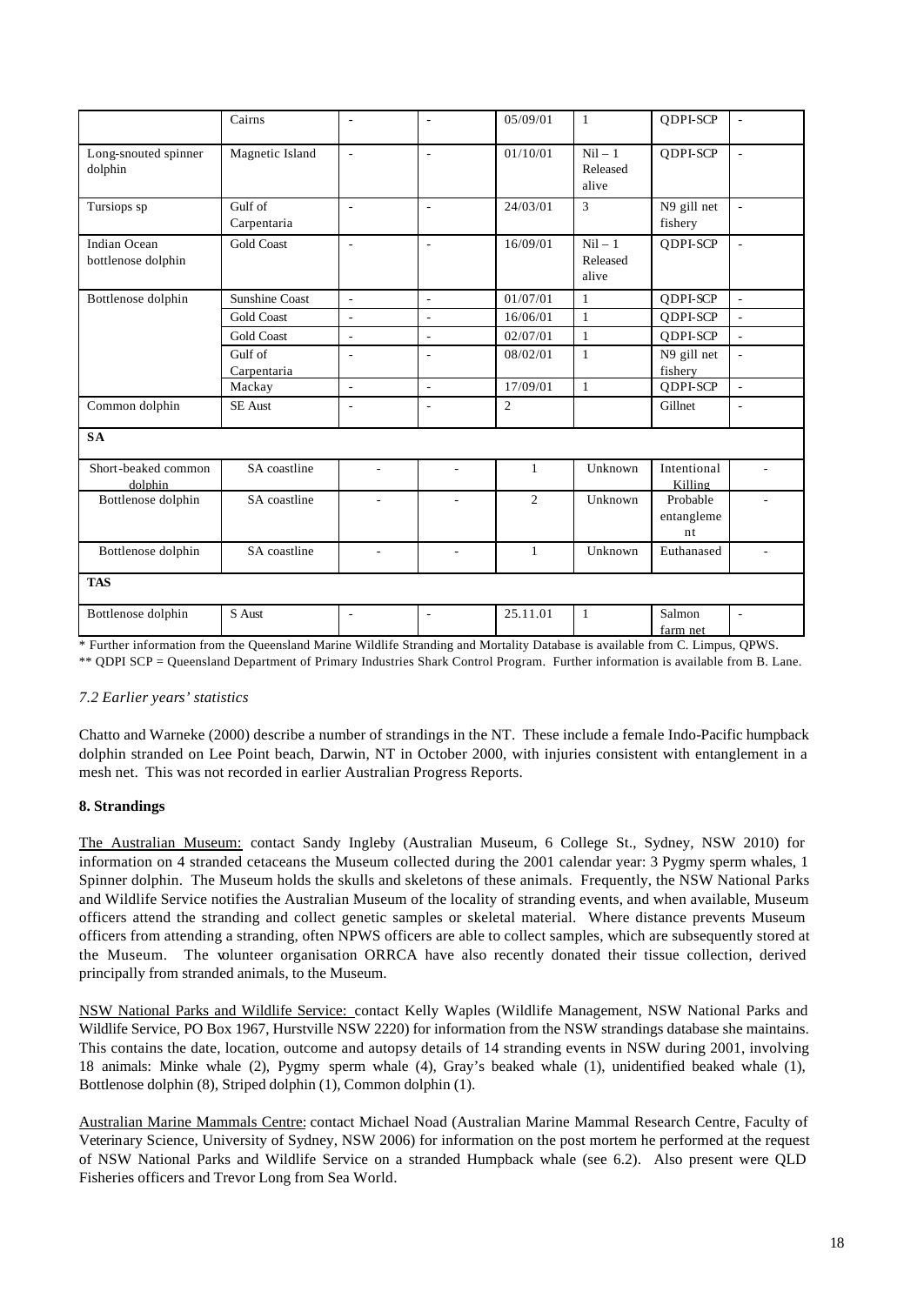NT Parks and Wildlife Commission: contact Ray Chatto (Parks and Wildlife Commission of the Northern Territory, PO Box 496, Palmerston NT 0831) for information on strandings in the NT.

QLD Parks and Wildlife Service: contact Col Limpus (Queensland Marine Wildlife Stranding and Mortality Database, P.O. Box 155, Brisbane Albert Street, QLD 4001) for information on the collection of stranded cetaceans in QLD. The Queensland Marine Wildlife Stranding and Mortality Database summarises all records of sick, injured or dead marine wildlife reported to the QPWS. An annual report is complied for cetaceans and pinnipeds. Most reports of individual strandings are supplied by QPWS and GBRMPA staff, including those via the state-wide stranding hotline telephone number 1300 360 898. Other reports come directly from members of the public, including organisations such as Sea World and Underwater World. In addition to the general reporting, the database contains all mortality records from the QDPI Shark Control Program.

Queensland Museum: contact Robert Patterson (Queensland Museum, PO Box 3300, South Brisbane, QLD 4101) for information on skeletal material collected from cetaceans found in QLD and sent to the Museum for preparation.

Museum of Tropical Queensland: contact P.W. Arnold (Museum of Tropical Queensland, Townsville, QLD 4810) for information on the heads from stranded cetaceans in the central and northern Great Barrier Reef region, which are deposited in the Museum of Tropical Queensland for extraction and preparation of skulls. The Queensland Environmental Protection Agency oversees the collection of stranded cetaceans in QLD.

SA Museum: contact Catherine Kemper (SA Museum, North Terrace, Adelaide, SA 5000) for more information from the SA Museum cetacean stranding database. In 2001, the Museum added record of 52 stranding events in SA to the database. These involved the following species: Bottlenose dolphin (n=22), Common dolphin (18 events involving 19 individuals), Unidentified dolphin (5), Southern Right whale (2, 3), Beaked whale (1), Pygmy Right whale (1).

TAS Department of Primary Industries, Water and Environment: contact Rosemary Gales (Nature Conservation Branch, Department of Primary Industries, Water & Environment, GPO Box 44, Hobart, TAS 7001) for strandings data from 10 strandings events in 2001. The dataset contains information on the date, location, responsible person and the action taken, for each event. The following species stranded off TAS in 2001:Sperm whale (2, 1, 1), Minke whale (1 individual stranded twice), Pigmy Right (1 individual stranded twice), unidentified baleen (1), Hector's beaked whale (mother and calf), Killer whale (1).

Museum of Victoria: contact Lina Frigo (Museum Victoria, P.O. Box 666E, Melbourne, VIC 3001) for information on 4 strandings (Sperm whale, Killer whale, unidentified dolphin, Long-finned pilot whale) from which samples were taken to the Museum.

WA Department of Conservation and Land Management: contact Peter Mawson and Christine Freegard (WA Department of Conservation and Land Management, Locked Bag 104, Bentley Delivery Centre, WA 6983) for information from the WA strandings data set. This contains information on the sex, maturity and status of 18 stranding events in 2001. The information covers strandings of the following species: 12 Bottlenose dolphins, 2 Humpback whales, 1 Blue whale, 1 Pygmy sperm whale, 1 Spinner dolphin, 1 Long-finned pilot whale. The Department also holds the data set for 21 animals that stranded in 16 events during the calendar year 2000 – this information was not available for earlier Australian reports. Species from 2000: Bottlenose dolphin (7), Humpback whale (3), False killer whale (4), Short-finned pilot whale (1), Blainsville's beaked whale (1), Indo-Pacific hump back dolphin (1), Blue or Pygmy blue whale (1), Gray's beaked whale (1).

### **9. Other studies and analyses**

### Breeding – Humpback whale

Continued analysis by the Australian Marine Mammals Centre of Humpback Whale data collected off QLD during migration in 1997 strongly suggest that courtship and breeding occur during migration and are not confined to "breeding grounds", and that this is likely to be the case world wide. This may have important management implications as the whales may be more vulnerable to disturbance during migration than previously thought.

### Acoustic patterns – Bottlenose dolphin

An Honours student at Southern Cross University undertook a pilot study to determine the acoustic patterns with the assistance of behavioural analysis of provisioned Bottlenose dolphins at Tangalooma Moreton Island, QLD. This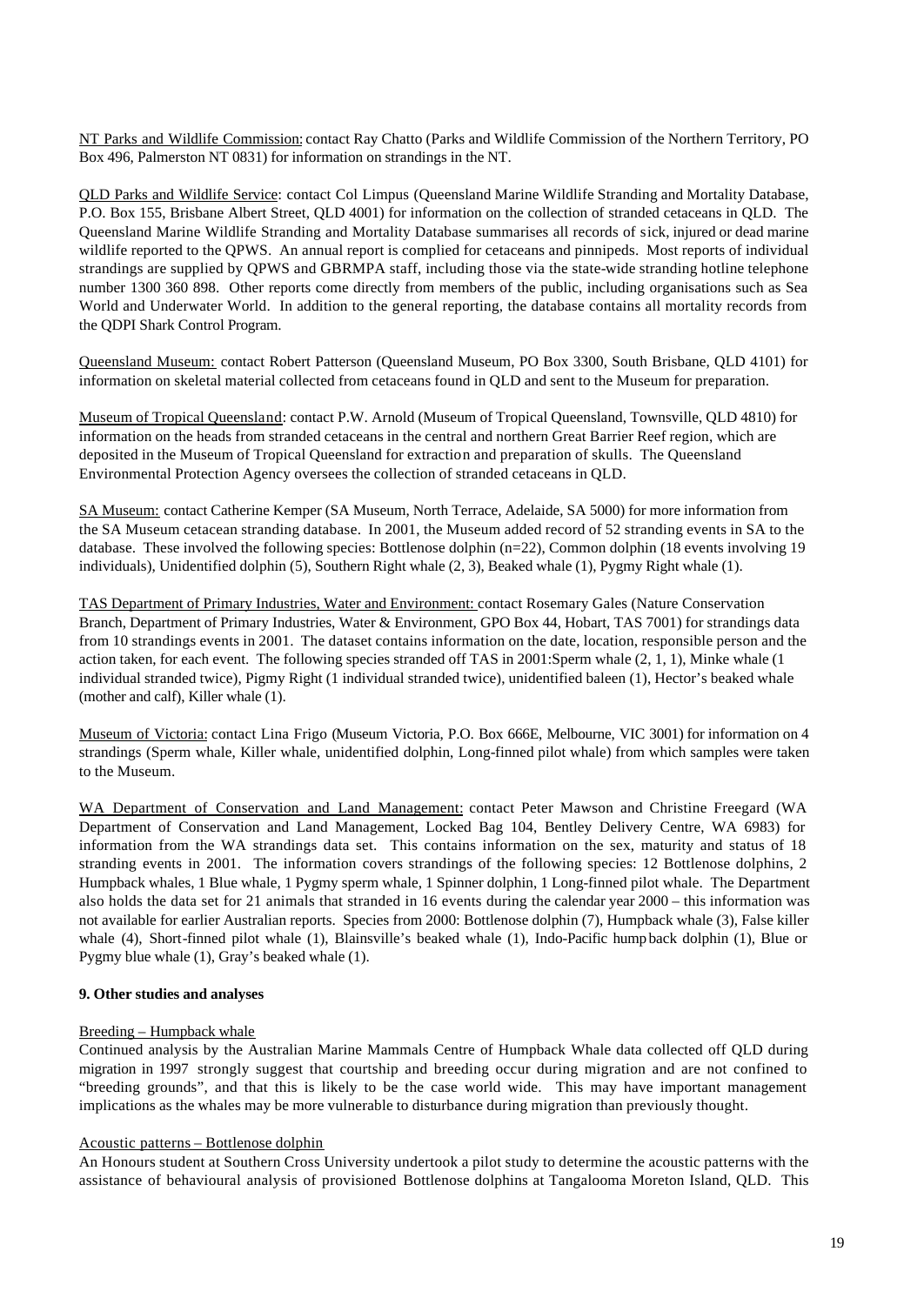study is being continued with the assistance of Tangalooma Resort during 2002.

## Habitat preference – Southern Right whale

Eubalaena Pty Ltd secured 3 years of funding from Environment Australia to conduct detailed study of habitat preference of Southern Right whales on the SA coastline. GIS databases will be used extensively in this project due to begin in July 2002.

## Diet – Blue whale

During 2001 the Australian Antarctic Division commenced a program to investigate whether the diet of whales (and other marine predators) could be determined from remains of prey DNA in faeces (Gales and Jarman, 2001). Researchers used a small existing collection of Blue whale scat material from WA (n=5, samples from K.C. Jenner) and VIC (n=1, sample from P. Gill) to test the efficacy of the system.

The program successfully extracted Krill DNA from Blue whale faeces from both study sites, proving that the technique has great potential. Further developments of the technique continue in 2002 and beyond, with major efforts directed at the collection of additional material at the existing and other sites. Scats from other cetaceans are being collected through collaborations with other scientists.

### Diet – Blue whale

A collaborative project between the Centre for Whale Research, Curtin University and the WA Museum has identified *Euphausia recurva* as a prey species for Pygmy blue whales in the Perth Canyon, off WA. Researchers dip-netted live specimens *E. recurva* from the footprint of a whale while collecting slough skin samples. The distinctive mandibles of this species were later identified in 5 separate faeces samples collected that season (Jenner et al., 2002).

## Demographic and dietary data – Sperm Whale

The Antarctic Wildlife Research Unit completed analyses of demographic and dietary data from samples collected from sperm whales (from three mass strandings in 1998, TAS). These are in preparation for publication. Preliminary analyses will be published in:

- Evans, K., In press. Pollution and marine mammals in the Southern Hemisphere: potential or present threat? In N. Gales, M. Hindell and R. Kirkwood (eds). *Marine Mammals and Humans: towards a sustainable balance*. Melbourne University Press.
- Evans, K., Morrice, M., Hindell, M. and Thiele, D. 2002. Three mass strandings of sperm whales (*Physeter macrocephalus*) in southern Australian waters. *Marine Mammal Science* 18(3): TBA.

Analysis of the factors affecting age determination in sperm whales has been completed and the manuscript containing these results has been submitted to the Journal of Cetacean Research and Management:

Evans, K., Hindell, M., Robertson, K., Lockyer, C. and Rice, D., Submitted. Factors affecting the precision of age determination in sperm whales, *Physeter macrocephalus*. *Journal of Cetacean Research and Management*.

## Biology – Pygmy Right whale

Studies have begun on describing the skeleton and musculature of *Caperea marginata*. C. Kemper is working on this with overseas scientists (Sentiel Rommel, James Mead, John Heyning).

### Cause of death - various cetaceans

The paper resulting from this research on cetacean mortalities in SA is still being prepared (C. Kemper, A. Flaherty, S. Gibbs, M. Long and M Hill).

A short paper will also be written on the circumstances of death and life history details of the *Eubalaena australis* females from the Head of Bight and Cape Jervis (C. Kemper, Sue Gibbs and Steve Burnell). This will include evidence that the entanglement of the Head of Bight animal probably occurred months before the animal died in early July 2001. The researchers will attempt to identify the individual by callosity matches with other known animals.

## Taxonomy - Bottlenose dolphin

C. Kemper is preparing a paper on the osteological results of South Australian *Tursiops* spp. Multivariate statistical analysis produced two main groups of skulls with each having two subgroups. One group is definitely aligned with *T. aduncus* and the other probably with *T. truncatus* but there is uncertainty about the taxo nomic affinity of some of the animals studied. Studies outside Australia have shown some morphological variation within each species. The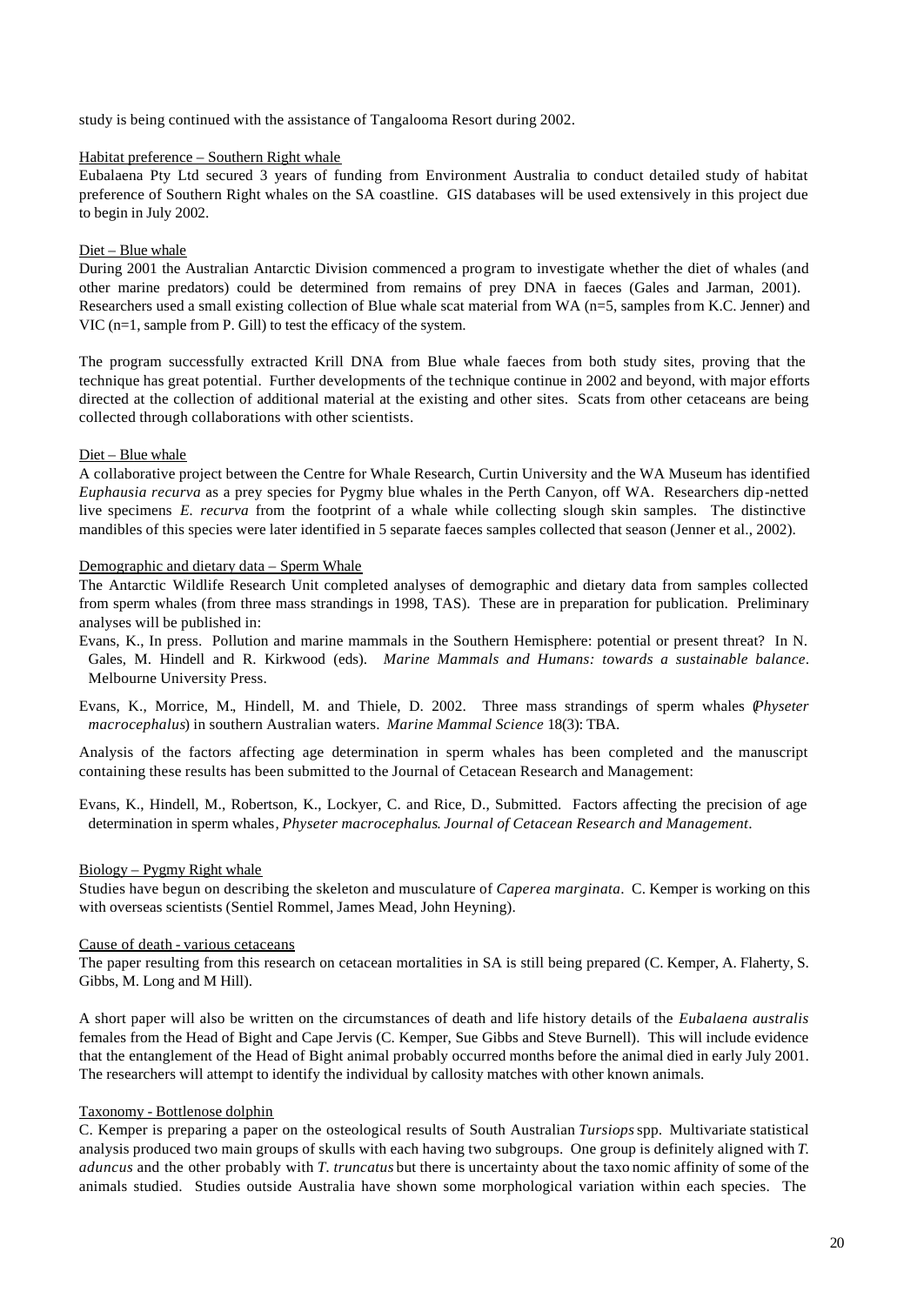genetic status of more animals is needed before taxonomic affinities can be finalized.

The next step is to prepare a paper on the external measurements and features associated with both species in South Australia. At the same time, work will commence on redoing osteological studies for all Australian specimens (in conjunction with Graham Ross).

### Taxonomy – Common dolphin

(C. Bell, C. Kemper and J. Conran) An Honours thesis was completed on the osteology of the common dolphin in southern Australia. This, combined with earlier genetic information, concluded that there is one species, *Delphinus delphis*, in the region (see SA Museum's website for a project summary and information on common dolphins in Australia.) A paper has been submitted to Australian Mammalogy on the osteological work.

#### Ecology, behaviour and human interactions – Bottlenose dolphin

A number of researchers in WA developed techniques for studying Bottlenose dolphin. Several of these studies formed part of PhD theses: R. Donaldson researched the ecology of Bottlenose dolphins in Cockburn Sound; M. Kruetzen conducted a genetic study of Bottlenose dolphins along the WA coastline; H. Finn studied the behaviour of Bottlenose dolphins; L. Bejder looked at the impact of boating and human activities on Bottlenose dolphin. Further, a series of studies was conducted into Bottlenose dolphin of Shark Bay: A. Samuels studied the behavioural ecology of juvenile Bottlenose Dolphins; J. Mann analysed behaviour and communication among Bottlenose Dolphins; L.M. Dill studied the prey choice in bottlenose dolphins at Shark Bay.

### Whale-watching impacts – Southern Right whale, Humpback whale, dolphins

In WA, researchers investigated the impacts of commercial whalewatching. The WA Department of Conservation and Land Management issued 108 whalewatching licences (for Southern Right and Humpback whales) for the 2001 season. Commercial operators provided data on the number of passengers and whales seen during the season, and this data is still being analysed. 62 commercial dolphin watching licences were also issued during 2001. 112 licences foe whale watching were issued in the previous 2000 season, and 64 commercial dolphin watching licences, to carry a total of 12,206 passengers in metropolitan Perth waters, and 11,595 under country-based licences. In 2001, R. Duncan studied the effects on Humpback Whales of underwater noise produced by vessels in whale watch tours off the Perth coastline.

### **10. Literature cited**

- Anderson, M.J., Hinten, G., Paton, D., Baverstock, P.R., 2001. A model for the integration of microsatellite genotyping with photographic identification of humpback whales. *Memoirs of the Queensland Museum* 47(2): 451-457.
- Bannister, J.L. and Hedley, S.L., 2001. Southern hemisphere Group IV humpback whales: their status from recent aerial survey. *Memoirs of the Queensland Museum* 47 (2):587-598
- Birtles, R.A., Arnold, P., Curnock, M., Valentine, P. and Dunstan, A., 2001. Developing ecologically sustainable dwarf minke whale tourism (1999-2001). Final Report to the Commonwealth Department of Environment and Heritage (Environment Australia), November 2001. 44 pp. + 16 Appendices.
- Burnell, S.R. 2001. Aspects of the reproductive biology, movements and site fidelity of right whales off Australia. *J. Cetacean Res. Manage.* (Special Issue 2): 89-102.
- Burnell, S.R. and Shanahan, D. 2001. A note on a prototype system for simple computer-assisted matching of individually identified southern right whales, *Eubalaena australis*. *J. Cetacean Res. Manage.* (Special Issue 2): 297- 300.
- Chatto, R. and Warneke, R.M. 2000. Records of strandings in the Northern Territory of Australia. *The Beagle, Records of the Museums and Art Galleries of the Northern Territory* 16: 163-175.
- Evans, K., In press. Pollution and marine mammals in the Southern Hemisphere: potential or present threat? In N. Gales, M. Hindell and R. Kirkwood (eds). *Marine Mammals and Humans: towards a sustainable balance*. Melbourne University Press.
- Evans, K., Hindell, M., Hince, G., Morrice, M., Griffiths, A. and Thiele, D, 2001. Organochlorine pollution in sperm whales, *Physeter macrocephalus*, in southern Australian waters. Southern Hemisphere Marine Mammal Conference, Phillip Island, Australia. May 29-June 1, 2001.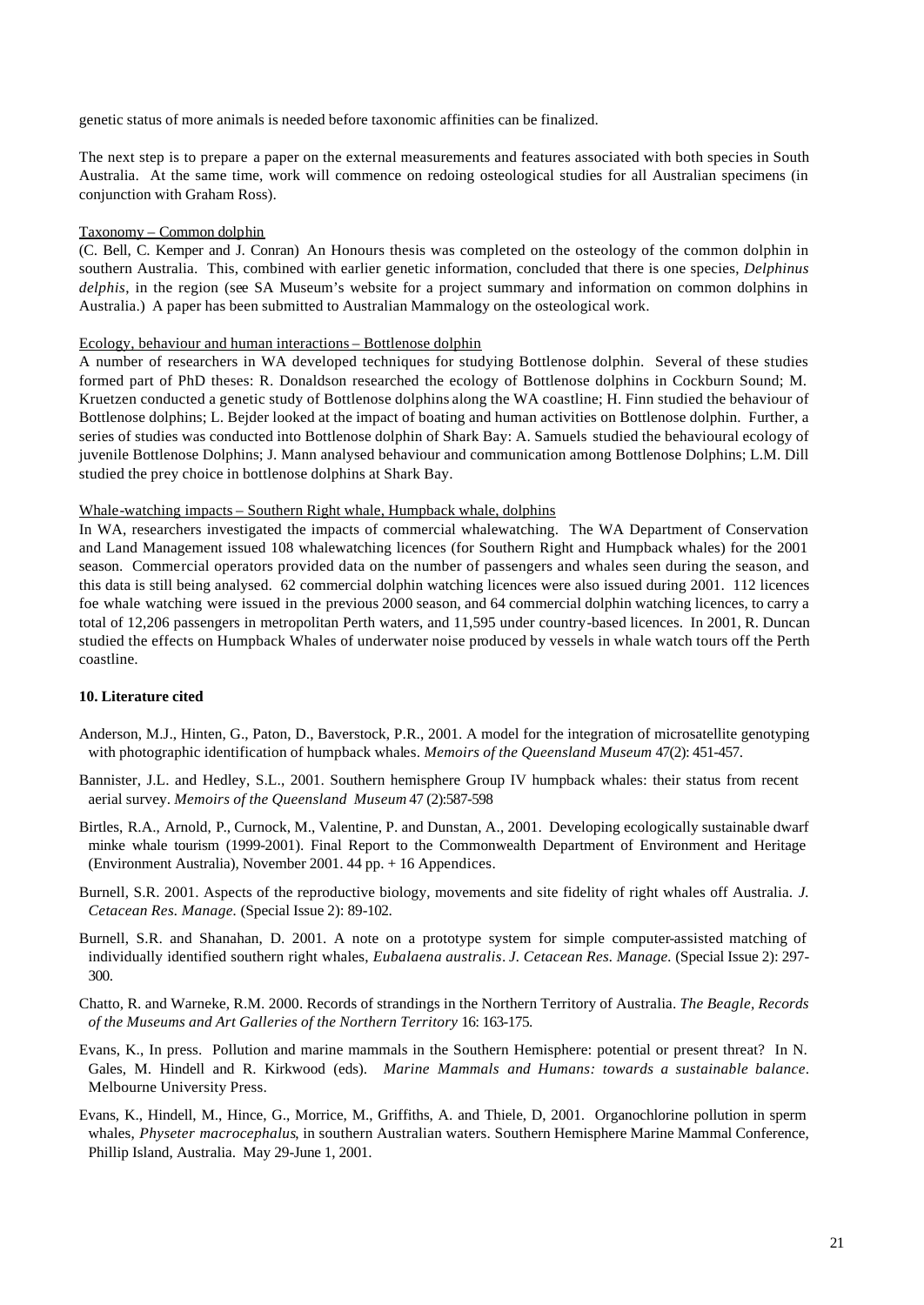- Gales, N.J. and Jarman, S. N., 2001. A new initiative into the development of non-lethal methods for defining trophic links between whales and commercial species. International Whaling Commission. *SC/53/E11*. 7pp.
- Jenner, K.C.S., Jenner, M-N and McCabe, K.A., 2001. Geographical and temporal movements of humpback whales in Western Australian waters. *APPEA Journal* 38 (1): 692-707.
- The Oceania Research Project A ten year study (1992-2001) of the Abundance, Distribution and Behaviour of Humpback Whales in the Hervey Bay Marine Park, Queensland Australia - Field Report Year 10 - 2001.
- Paterson, R. A., Paterson, P. and Cato, D.H., 2001. Status of humpback whales, *Megaptera novaeangliae*, in east Australia at the end of the 20<sup>th</sup> century. *Memoirs of the Queensland Museum.* 47(2): 579-586.
- Queensland Department of Environment & Heritage, 1998. Environmental Technical Report No 23: Hervey Bay Report - Chlorophyll-a Sampling by The Oceania Project, Andrew Moss and Julie Kocovski.
- Queensland Department of Environment and Heritage, 1998. ANZECC humpback whale research and conservation seminar - Proceedings. Brisbane, Unpublished Report to Queensland Department of Environment and Heritage.

### **11. Publications**

- *11.1 Published or 'In Press' papers only*
- Anderson, M.J., Hinten, G., Paton, D., Baverstock, P.R., 2001. A model for the integration of microsatellite genotyping with photographic identification of humpback whales. *Memoirs of the Queensland Museum* 47(2): 451-457.
- Bannister J.L., 2001. Status of southern right whales (*Eubalaena australis*) off southern Australia. *J. Cetacean Res. Manage.* (Special Issue 2).
- Bannister, J.L. and Hedley, S.L., 2001. Southern hemisphere Group IV humpback whales: their status from recent aerial survey. *Memoirs of the Queensland Museum* 47(2): 587-598
- Beasley, I., Arnold, P. and Heinsohn, G., In press. Geographical variation in skull morphology of the Irrawaddy dolphin, *Orcaella brevirostris* (Owen in Gray, 1866). *The Raffles Bulletin of Zoology 2002 Supplement*: 15-34.
- Birtles, R.A., Valentine, P., Curnock, M., Arnold, P. and Dunstan, A., In press. Incorporating visitor experiences into ecologically sustainable dwarf minke whale tourism in the northern Great Barrier Reef. CRC Reef Research Technical Report, James Cook University.
- Burnell, S.R., 2001. Aspects of the reproductive biology, movements and site fidelity of right whales off Australia. *J. Cetacean Res. Manage.* (Special Issue 2): 89-102.
- Burnell, S.R. and Shanahan, D., 2001. A note on a prototype system for simple computer-assisted matching of individually identified southern right whales, *Eubalaena australis*. *J. Cetacean Res. Manage.* (Special Issue 2): 297- 300.
- Byard, R. W., Gilbert, J. D. and Kemper, C. M., 2001. Dolphin deaths: forensic investigations. *The Medical Journal of Australia* 175 (11/12): 623−624.
- Chilvers, B.L. and Corkeron, P.J., 2001. Trawling and bottlenose dolphins' social structure. *Proceedings of the Royal Society of London Series B: Biological Sciences* 268: 1901-1905.
- Chilvers, B.L., Corkeron, P., Blanshard, W.H., Long, T.R. and Martin, A.R., 2001. A new VHF tag and attachment technique for small cetaceans. *Aquatic Mammals* 27: 11-15.
- Evans, K., Morrice, M., Hindell, M. and Thiele, D., In press. Three mass strandings of sperm whales (*Physeter macrocephalus*) in southern Australian waters. *Marine Mammal Science* 18(3).
- Forestell, P., Paton, D., Hodda, P., Kaufman, G., 2001. Multiple sightings of an all-white humpback whale along the east coast of Australia, 1991-1999. *Memoirs of the Queensland Museum* 47(2).
- Forestell, P., Paton, D., Hodda, P., Kaufman, G., 2001. Multiple Sightings of a Hypo-pigmented Humpback Whale (*Megaptera novaeangliea*) off the East Coast of Australia, 1991- 2000. Memoirs of the Queensland Museum 47(2): 437-450.
- Gales, N.J., Dalebout, M. and Bannister, J., 2002. Genetic identification and biological observations of two freeswimming beaked whales: *Mesoplodon hectori*, Hector's beaked whale (Gray, 1871), and *Mesoplodon grayi*, Gray's beaked whale (von Haast, 1876). *Marine Mammal Science* 18(2): 437-448.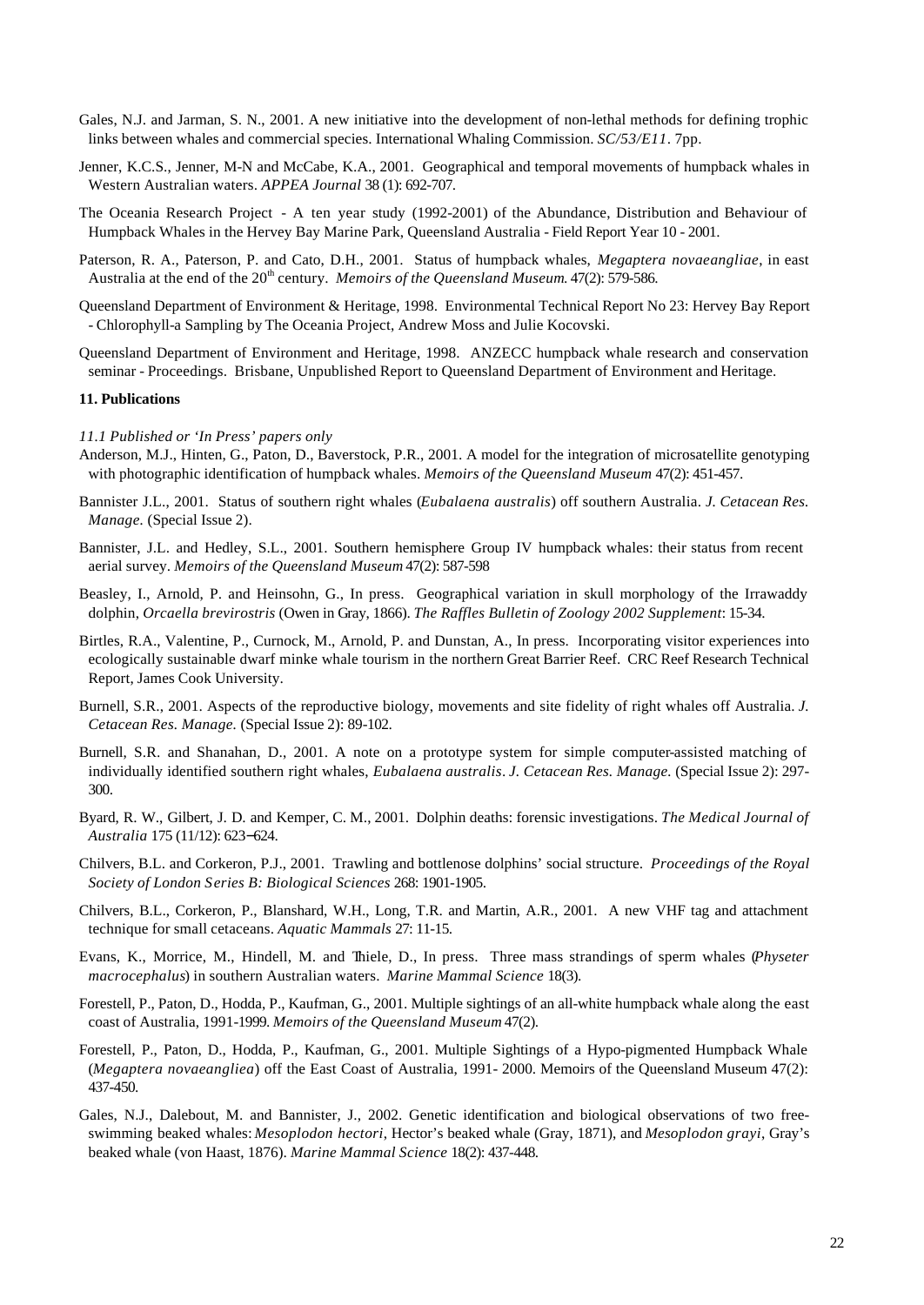- Gill, P.C., In press. A blue whale (*Balaenoptera musculus*) feeding ground in a southern Australian coastal upwelling zone. *J. Cetacean Res. Manage.*
- Hale, P.T., Barreto, A.S. and Ross, G.J., 2000. Comparative morphology and distribution of the *aduncus* and *truncatus* forms of bottlenose dolphin *Tursiops* in the Indian and Western Pacific Oceans. *Aquatic Mammals*. 26(2): 101-110.
- Janetzki, H.A. and Paterson, R.A., 2001. Aspects of humpback whale, *Megaptera novaeangliae*, calf mortality in Queensland. *Memoirs of the Queensland Museum* 47(2): 431-435.
- Jenner, K.C.S., Jenner, M-N and McCabe, K.A., 2001. Geographical and temporal movements of humpback whales in Western Australian waters. *APPEA Journal* 38 (1): 692-707.
- Jenner, K.C.S., Wilson, S.G., Hunt, Y.M. and Jenner, M-N. M., In press. *Evidence of blue whale feeding in the Perth Canyon, Western Australia*. 3 pp.
- Kemper, C. M., 2002. Distribution of the pygmy right whale *Caperea marginata* in the Australasian region. *Marine Mammal Science* 18 (1): 99−111.
- Kemper, C. M. and Gibbs, S. E., 2002. Dolphin interactions with tuna feedlots at Port Lincoln, South Australia and recommendations for minimising entanglements. *J Cet Res and Manage* 3 (3): 283-292.
- Kniest, E. and Paton, D., 2001. Real time tracking of humpback whales. *Proceedings Humpback Whale Conference 2000*. Queensland Museum.
- Noad, M.J. and Cato, D.H. 2001a. A combined acoustic and visual survey of humpback whales off southeast Queensland. *Memoirs of the Queensland Museum* 47(2): 507-523.
- Macknight, F.L., Cato, D.H., Noad, M.J. and Grigg, G.C., 2001. Quantitative and qualitative analyses of the song of the east Australian population of humpback whales. *Memoirs of the Queensland Museum* 47(2): 525-538.
- Parra, G.J. and Corkeron, P.J., 2001. Feasibility of using photo-identification techniques to study the Irrawaddy dolphin, *Orcaella brevirostris* (Owen in Gray 1866). *Aquatic Mammals* 27: 45-49.
- Parra, G.J., Azuma, C., Preen, A.T., Corkeron, P.J. and Marsh, H., In press. Distribution of Irrawaddy dolphins in Australian waters. *Raffles Bulletin of Zoology (Special Issue).*
- Paterson, R. A. and Paterson, P., 2001. A presumed killer whale (*Orcinus orca*) attack on humpback whales (*Megaptera novaeangliae*) at Point Lookout, Queensland. *Memoirs of the Queensland Museum* 47(2): 436.
- Paterson, R. A., 2001. Exploitation of humpback whales, *Megaptera novaeangliae*, in the South West Pacific and adjacent Antarctic waters during the 19<sup>th</sup> and 20<sup>th</sup> Centuries. *Memoirs of the Queensland Museum* 47(2): 421-429.
- Paterson, R. A., Paterson, P. and Cato, D.H., 2001. Status of humpback whales, *Megaptera novaeangliae*, in east Australia at the end of the 20<sup>th</sup> century. *Memoirs of the Queensland Museum.* 47(2): 579-586.
- Quayle, C. J., 2001. Dissection of a humpback whale calf larynx with particular reference to the relationships of the ventral diverticulum. *Memoirs of the Queensland Museum* 47(2): 613-616.
- Van Parijs, S.M. and Corkeron, P.J., 2001. Boat traffic affects and acoustic behaviour of Pacific humpback dolphins, *Sousa chinensis*. *Journal of Marine Biological Association UK* 81: 1-6.
- Van Parijs, S.M. and Corkeron, P.J., 2001. Vocalisations and behaviour of Pacific Humpback Dolphins, *Sousa chinensis*. *Ethology* 107: 701-716.

#### *11.2 Unpublished literature*

- Anderson, M., 2001. Establishing Protocols for Genetic Surveys of Humpback Whales (*Megaptera novaeangliae*) Migrating along the East Coast of Australia. Southern Cross University Honours Thesis.
- Bannister J.L., 2000. Southern Right Whale Aerial Survey and Photo Identification, Southern Australia, 2000 Calving Season. Final Report.
- Bell, C.A., 2001. *Delphinus delphis* (Odontoceti: Delphinidae) in southern Australian waters: a morphological study. Honours thesis, Department of Environmental Biology, University of Adelaide and the South Australian Museum.
- Birtles, R.A., Arnold, P., Curnock, M., Valentine, P. and Dunstan, A., 2001. Developing ecologically sustainable dwarf minke whale tourism (1999-2001). Final Report to the Commonwealth Department of Environment and Heritage (Environment Australia), November 2001. 44 pp. + 16 Appendices.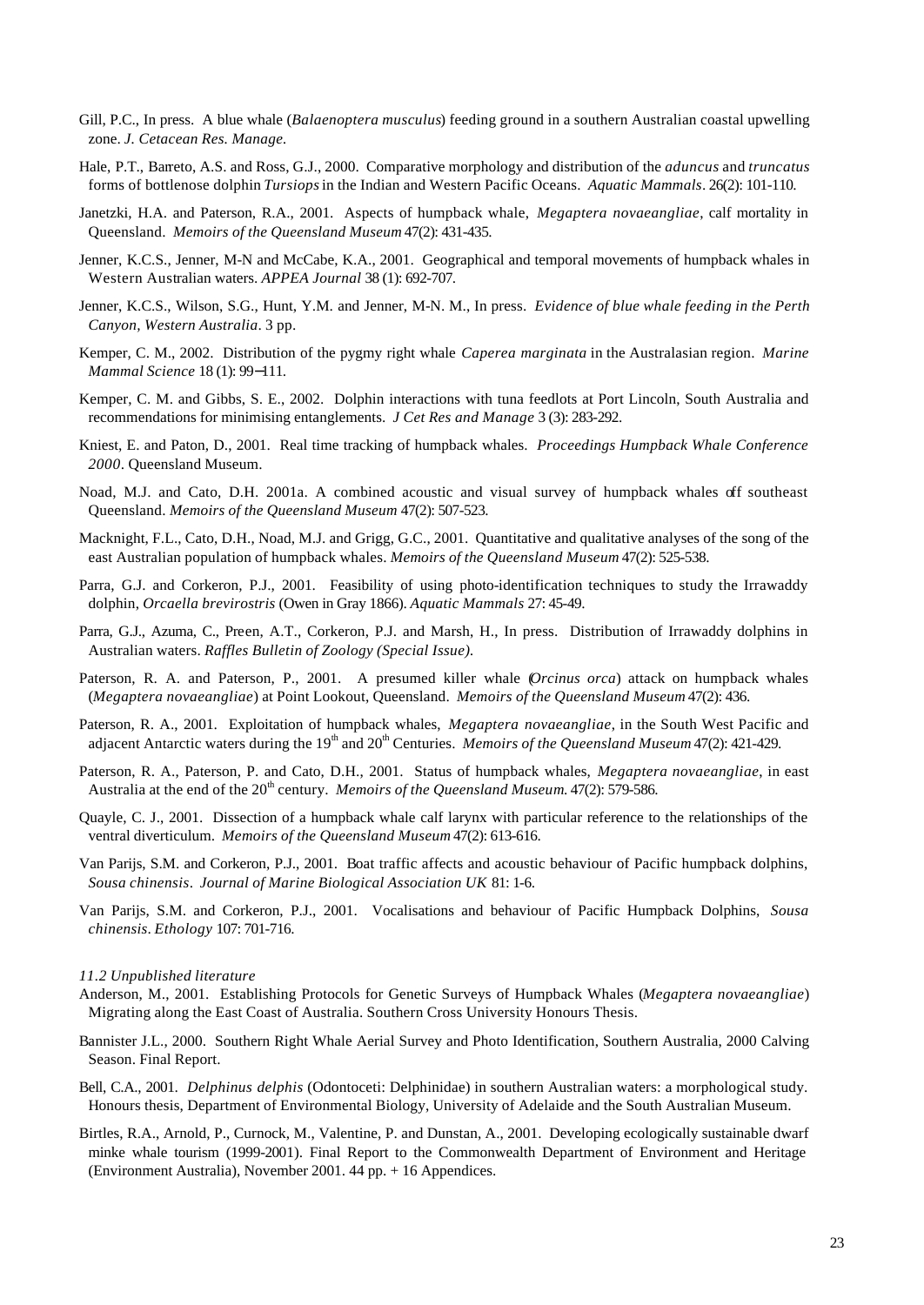- Bullard, J., 2001. Identifying individual Humpback whales *Megaptera novaeangliae* using fluke photographs: a case study from Byron Bay of the east Australian Area V Humpback whales 1996-1997. Southern Cross University Integrated Project.
- Burnell, S. and McCulloch, R., 2001. *Draft Recovery Plan for Southern Right Whales in Australian Waters*, Environment Australia (released for public comment 25 May 2001).
- Clark, K., 2001. Predator-prey relationships between Humpback Whales and Killer Whales in the Cape Byron Region. Integrated Project, Southern Cross University.
- Gales, N.J. and Jarman, S. N., 2001. A new initiative into the development of non-lethal methods for defining trophic links between whales and commercial species. International Whaling Commission. *SC/53/E11*. 7pp.
- Commercial Whale Watching Data Summary for country-based and metro-based operators. Department of Conservation and Land Management, WA. Unpublished report. The WA Department of Conservation and Land Management placed an information page on its website: www.calm.wa.gov.au/tourism/whale\_watching.html.
- Evans, K., Hindell, M., Robertson, K., Lockyer, C. and Rice, D., Submitted. Factors affecting the precision of age determination in sperm whales, *Physeter macrocephalus*. *J. Cetacean Res. Manage*.
- Evans, K., Hindell, M., Hince, G., Morrice, M., Griffiths, A. and Thiele, D., 2001. Organochlorine pollution in sperm whales, P*hyseter macrocephalus*, in southern Australian waters. Southern Hemisphere Marine Mammal Conference, Phillip Island, Australia. May 29-June 1, 2001.
- Haines, J.A. and Limpus, C.J., 2001. Marine Wildlife Stranding and Mortality Database Annual Report, 2000: Cetaceans and Pinnipeds. Report to Queensland Parks and Wildlife Service. 2001.
- Hawkins, L., 2001. Tangalooma Bottlenose Dolphin (*Tursiops aduncus*) Acoustic and Behaviour Pilot Study. Southern Cross University Honours Minor Report.
- Jenner, K.C.S. and Jenner, M-N.M., 2000. *Humpback whale and mega fauna survey 2000 report North West Cape Western Australia*. Report to Woodside Energy available from Centre for Whale Research (PO Box 1622, Fremantle WA 6959). 10 pp.
- Lutton, M., 2001. Quantitative analysis of Humpback Whale songs from the east coast of Australia. Southern Cross University Integrated Project.
- Napper, D., 2001. Anthropogenic impacts influencing cetacean behaviour with specific reference to Humpback whales (*megaptera novaeangliae*). Southern Cross University Integrated Project.
- Noad, M.J. and Cato, D.H., 2001b. Swimming speeds of singing and non-singing humpback whales during migration: Does slowed migration make singing costly? (Abstract) Proceedings of the  $14<sup>th</sup>$  Biennial Conference on the Biology of Marine Mammals, Vancouver, Canada, 29 Nov - 3 Dec.: 156.
- Noad, M.J., Cato, D.H. and Bryden, M.M., 2001. Cultural displacement and replacement in the songs of Australian humpback whales. (Abstract) Proceedings of Culture in Marine Mammals Workshop, 14<sup>th</sup> Biennial Conference on the Biology of Marine Mammals, Vancouver, Canada, 28 Nov.: 10.
- Noad, M.J. and Cato, D.H., 2001c. Novelty drives song changes in populations of humpback whales. (Abstract) Australasian Society for the Study of Animal Behaviour  $28<sup>th</sup>$  annual conference, University of Queensland, 19-21 Apr. p.23.
- The Oceania Research Project A ten year study (1992-2001) of the Abundance, Distribution and Behaviour of Humpback Whales in the Hervey Bay Marine Park, Queensland Australia - Field Report Year 10 - 2001.
- Queensland Department of Environment & Heritage, 1998. Environmental Technical Report No 23: Hervey Bay Report - Chlorophyll-a Sampling by The Oceania Project, Andrew Moss and Julie Kocovski.
- Thiele, D., Hofmann, E., Friedlaender, A., Moore, S., McDonald, M., 2001. Preliminary report on IWC SO GLOBEC collaborative research in the Western Antarctic Peninsula study area March-June 2001. *SC/52/E8*.
- Thiele, D., Hofmann, E., Friedlaender, A., Moore, S., McDonald, M., 2001. Preliminary report on IWC SO GLOBEC collaborative research in the Western Antarctic Peninsula study area March-June 2001. Paper presented to the Commission for the Conservation of Antarctic Marine Living Resources (CCAMLR) as IWC observer, Hobart 2001, *SC-CCAMLR-XX/BG/29*.